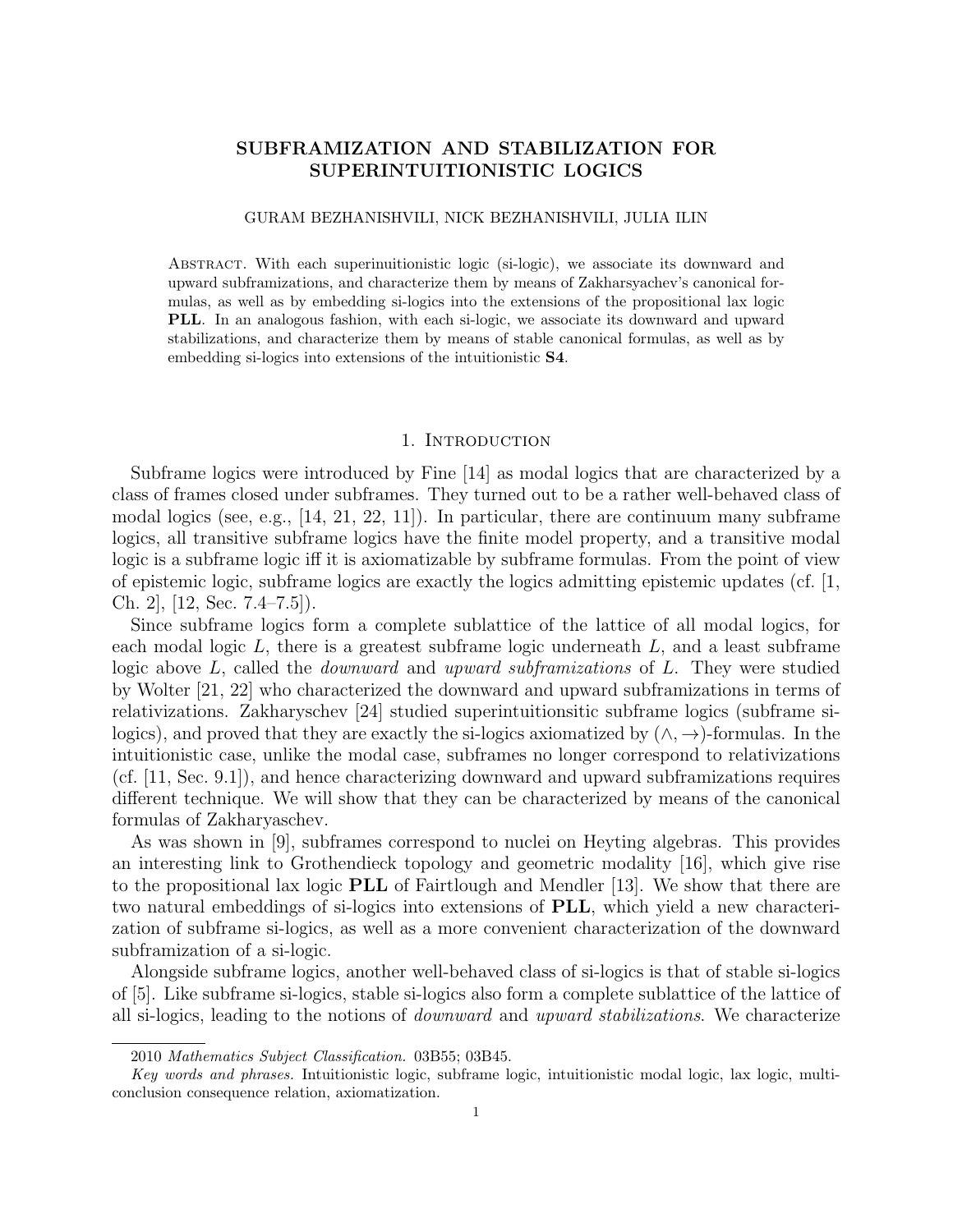downward and upward stabilizations of si-logics by means of stable canonical formulas of [5], which are an alternative to Zakharyaschev's canonical formulas. We observe that the PLL-counterpart for stable si-logics is the intuitionistic S4 (IS4) studied by Ono [20]. Since stability requires to work with rooted frames, which are captured by the multiple-conclusion rule  $p \vee q/p, q$  (cf. [7, Thm. 8.6]), we will embed stable si-logics into multiple-conclusion consequence relations extending IS4 +  $p \lor q/p, q$ . We show that there are two natural embeddings of si-logics into extensions of  $\text{IS4} + p \vee q/p, q$ , which yield a new characterization of stable si-logics, as well as a more convenient characterization of the downward stabilization of a si-logic.

# 2. Subframes, nuclei, and the lax logic

We assume the reader's familiarity with Esakia duality between Heyting algebras and descriptive Kripke frames (see, e.g., [4]). We will view descriptive Kripke frames as tuples  $\mathfrak{F} = (X, \leq),$  where X is a Stone space (zero-dimensional compact Hausdorff space) and  $\leq$  is a partial order on X such that  $\uparrow x := \{y \in X \mid x \leq y\}$  is closed and  $U \subseteq X$  clopen (closed and open) implies  $\downarrow U := \{x \in X \mid \exists u \in U \text{ with } x \leq u\}$  is clopen. We will refer to descriptive Kripke frames as Esakia frames. Since the trivial Heyting algebra dually corresponds to the empty Esakia frame, we will allow Esakia frames to be empty.

Let  $\mathfrak{F} = (X, \leq)$  and  $\mathfrak{G} = (X', \leq')$  be Esakia frames. We recall [24, 9] that  $\mathfrak{G}$  is a subframe of  $\mathfrak F$  if X' is a closed subspace of X,  $\leq'$  is the restriction of  $\leq$ , and for each clopen U of X', the set  $\downarrow U$  is clopen in X.

As was observed in [9, Sec. 5], subframes on an Esakia frame  $\mathfrak F$  correspond to nuclei on the dual Heyting algebra A of clopen upsets of  $\mathfrak{F}$ , where we recall that a nucleus on a Heyting algebra is a unary function j satisfying  $a \leq ja$ , jj $a \leq ja$ , and  $j(a \wedge b) = ja \wedge jb$ . Indeed, if  $\mathfrak{G} = (S, \leq)$  is a subframe of  $\mathfrak{F} = (X, \leq)$ , then j given by

$$
(1) \t\t\t\t jU = X \setminus \downarrow (S \setminus U)
$$

is a nucleus on  $A$ , and every nucleus on  $A$  is obtained this way. Moreover, if

$$
A_j := \{ a \in A \mid a = ja \}
$$

is the Heyting algebra of fixpoints of j, then the dual Esakia frame of  $A_j$  is isomorphic to G. This motivates the following definition.

### Definition 2.1.

- (i) A nuclear algebra is a pair  $(A, j)$  consisting of a Heyting algebra A and a nucleus j on A.
- (ii) An S-frame<sup>1</sup> is a pair  $(\mathfrak{F}, \mathfrak{G})$  consisting of an Esakia frame  $\mathfrak{F}$  and a subframe  $\mathfrak{G}$  of  $\mathfrak{F}$ .

Throughout the paper we will use the following notational convention.

**Notation 2.2.** For an S-frame  $(\mathfrak{F}, \mathfrak{G})$ , we always assume that  $\mathfrak{F} = (X, \leq)$  and  $\mathfrak{G} = (S, \leq)$ .

Esakia duality coupled with the 1-1 correspondence between nuclei on Heyting algebras and subframes of Esakia frames yields a 1-1 correspondence between nuclear algebras and S-frames. This allows us to interpret the lax modality  $\circ$  of Fairtlough and Mendler [13] in S-frames as follows. Suppose  $(\mathfrak{F}, \mathfrak{G})$  is an S-frame. As with the intuitionistic propositional calculus IPC, we interpret propositional letters as clopen upsets of  $\mathfrak{F}$  and intuitionistic

<sup>&</sup>lt;sup>1</sup>The "S" in S-frame stands for subframe.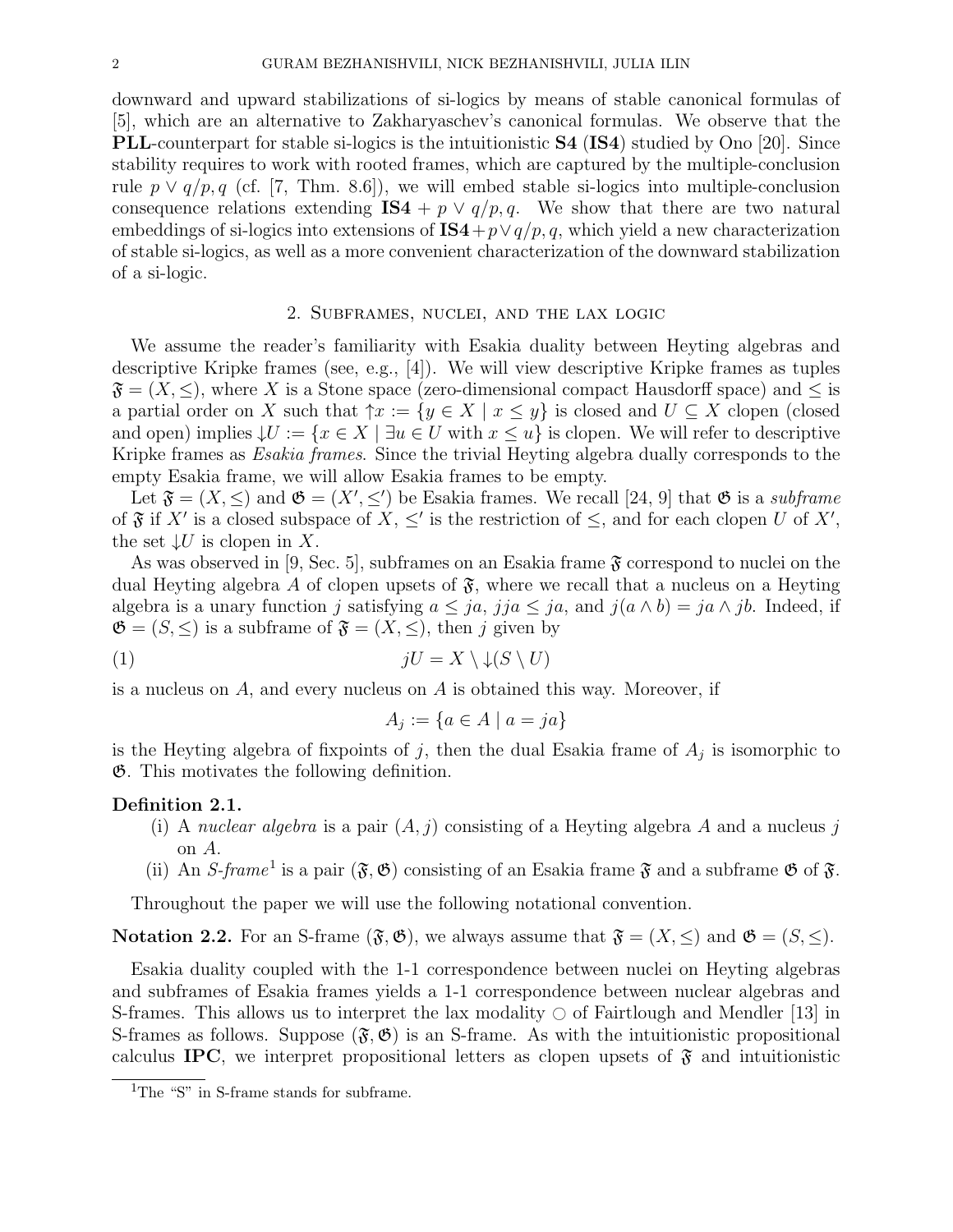connectives as the corresponding operations in the Heyting algebra of clopen upsets of  $\mathfrak{F}$ . In addition, the lax modality  $\circ$  is interpreted as the nucleus j given by (1). Therefore, if v is a valuation on  $(\mathfrak{F}, \mathfrak{G})$  and  $x \in X$ , then

(2) 
$$
x \models_v \bigcirc \varphi \text{ iff } y \models_v \varphi \text{ for all } y \in \uparrow x \cap S.
$$

Since the defining axioms of  $\circlearrowright$  match the defining axioms of nuclei, we obtain that the propositional lax logic PLL is sound and complete with respect to such interpretation.

This semantics is closely related to the semantics of PLL developed by Goldblatt [16] and Fairtlough and Mendler  $[13]$  (see also  $[10]$ ). We recall that a *Goldblatt frame* is a tuple  $\mathfrak{F} = (X, R)$ , where X is a partially ordered set and R is a binary relation on X such that  $x \leq yRz$  implies  $xRz$ ,  $xRy$  implies  $x \leq y$ , and  $xRy$  implies  $xRzRy$  for some  $z \in X$ . The language of **PLL** is interpreted in a Goldblatt frame  $\mathfrak{F}$  by interpreting propositional letters as upsets of  $\mathfrak{F}$ , intuitionistic connectives as the corresponding operations in the Heyting algebra of upsets of  $\mathfrak{F}$ , and  $\circ$  as the nucleus  $j_R$  given by

(3) 
$$
j_R U = X \setminus R^{-1}(X \setminus U).
$$

If  $(\mathfrak{F}, \mathfrak{G})$  is an S-frame, then let  $\mathfrak{F}_{\mathfrak{G}} = (X, R)$ , where R is defined by  $xRy$  iff  $x \leq s \leq y$  for some  $s \in S$ . As follows from [9, Rem. 24],  $\mathfrak{F}_{\mathfrak{G}}$  is a Goldblatt frame that in addition satisfies xRy iff  $(\exists z \in X)(zRz$  and  $x \le z \le y)$ . Moreover, since  $R[x] = \uparrow (\uparrow x \cap S)$ , we see that  $i_R U = iU$  for each upset U of  $\mathfrak{F}$ .

We also recall that an FM-frame (Fairtlough-Mendler frame) is a tuple  $\mathfrak{F} = (X, \leq, \preceq, F)$ such that  $\leq, \leq$  are partial orders on X,  $x \leq y$  implies  $x \leq y$ , and F is an  $\leq$ -upset of X. The language of **PLL** is interpreted in an FM-frame slightly differently than in a Goldblatt frame. Instead of working with the Heyting algebra of all upsets of  $\mathfrak{F}$ , we work with the Heyting algebra of the upsets of  $\mathfrak F$  containing F. Therefore, propositional letters are interpreted as upsets of  $\mathfrak F$  containing F, intuitionistic connectives as the corresponding operations in this relativized Heyting algebra, and  $\circ$  is interpreted as the nucleus  $j \lt \mathcal{I}$  given by

(4) 
$$
j_{\leq \preceq} U = \{ x \in X \mid \forall y (x \leq y \Rightarrow \exists z (y \preceq z \text{ and } z \in U)) \}.
$$

If  $(\mathfrak{F}, \mathfrak{G})$  is an S-frame, then define  $\mathfrak{F}_{\mathfrak{G}}^* = (X^*, \leq^*, \leq^*, F^*)$  as follows. Set  $X^* = X \cup \{m\}$ , where  $m \notin X$ . Let  $\leq^*$  extend  $\leq$  so that m is the maximum of  $X^*$ . Set  $F^* = \{m\}$  and define  $x \preceq^* y$  iff  $x = y$  or  $x \in X \setminus S$  and  $y = m$ . It is straightforward to verify that  $\mathfrak{F}_{\mathfrak{G}}^*$  is an FM-frame. Moreover, if for an upset U of  $\mathfrak{F}$ , we let  $U^* = U \cup \{m\}$ , then  $U^*$  is an upset of  $\mathfrak{F}^*_{\mathfrak{G}}$  and  $j_{\leq \preceq}(U^*)=(jU)^*$ .

### 3. Subframe logics and subframization

Let L be a si-logic. We say that an Esakia frame  $\mathfrak{F}$  is an L-frame provided  $\mathfrak{F} \models L$ . Let  $\mathsf{Fr}(L)$ be the class of all L-frames. We recall that L is a *subframe logic* provided  $Fr(L)$  is closed under subframes. The class of subframe logics is a well-behaved subclass of the class of all si-logics. There are many characterizations of subframe logics (see, e.g., [14, 24, 25, 21, 22, 11, 9]). We gather some of them below.

We recall that a frame  $\mathfrak{F} = (X, \leq)$  is *rooted* provided there is  $r \in X$ , called the *root* of  $\mathfrak{F}$ , such that  $X = \uparrow x$ . As was shown in [14, Sec. 3], with each finite rooted frame  $\mathfrak{F}$  we may associate a formula  $\beta(\mathfrak{F})$ , called the *subframe formula* of  $\mathfrak{F}$ , such that for any Esakia frame  $\mathfrak{G} = (Y, \leq),$ 

(5) 
$$
\mathfrak{G} \not\models \beta(\mathfrak{F})
$$
 iff  $\mathfrak{F}$  is a p-morphic image of a subframe of  $\mathfrak{G}$ .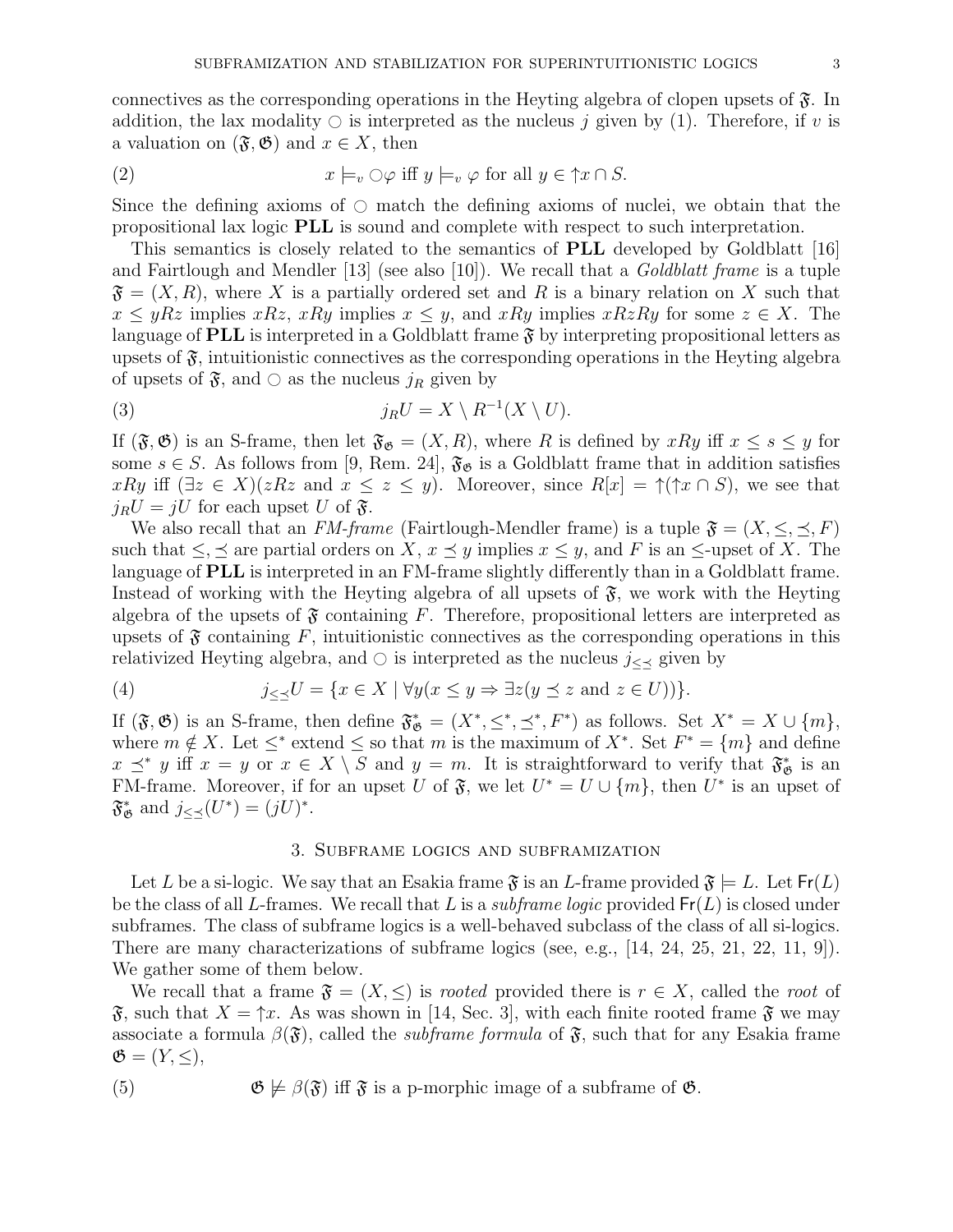Proposition 3.1. For a si-logic L, the following are equivalent:

- (i) L is a subframe logic.
- (ii) L is the logic of a class of Esakia frames closed under subframes.
- (iii) L is axiomatizable by subframe formulas.
- (iv) L is axiomatizable by  $(\wedge, \rightarrow)$ -formulas.

*Proof.* See, e.g., [11, Sec. 11.3].

Let  $\Lambda_{\mathsf{Subf}}$  be the class of subframe logics. It is well known that  $\Lambda_{\mathsf{Subf}}$  is a complete sublattice of the lattice of all si-logics. Therefore, every si-logic L has a greatest subframe neighbor below it and a least subframe neighbor above it (cf. [21, 22]).

**Definition 3.2.** For a si-logic L, define the *downward subframization of L* as

$$
\mathsf{Subf}_{\downarrow}(L):=\bigvee\{L'\in\Lambda_{\mathsf{Subf}}\mid L'\subseteq L\}
$$

and the upward subframization of L as

$$
\mathsf{Subf}_{\uparrow}(L) := \bigwedge \{ L' \in \Lambda_{\mathsf{Subf}} \mid L \subseteq L' \}.
$$

We summarize some rather obvious facts about the downward and upward subframizations that we will use throughout the paper.

### Lemma 3.3.

- (i) Subf<sub>↓</sub> is an interior operator and Subf<sub>↑</sub> is a closure operator on the lattice of si-logics.
- (ii)  $\mathsf{Sub}_{\downarrow}(L) = \mathbf{IPC} + \{ \varphi \mid \varphi \text{ is a } (\wedge, \rightarrow) \text{-formula and } L \vdash \varphi \}.$
- (iii)  $\mathsf{Subf}_{\perp}(L) = \mathbf{IPC}$  iff for every  $(\wedge, \rightarrow)$ -formula  $\varphi, L \vdash \varphi$  iff  $\mathbf{IPC} \vdash \varphi$ .

Proof. (i). Straightforward from the definition.

(ii). By Proposition 3.1, every subframe logic is axiomatizable by  $(\wedge, \rightarrow)$ -formulas. Therefore, every subframe logic contained in L is axiomatizable by a set of  $(\wedge, \rightarrow)$ -formulas that are provable in L. Thus, the set  $\{\varphi \mid \varphi \text{ is a } (\wedge, \rightarrow) \text{-formula and } L \vdash \varphi \}$  axiomatizes the largest subframe logic contained in L.

(iii). Apply (ii).

We next give a semantic characterization of the downward and upward subframizations of a si-logic L. For a class K of Esakia frames, we write  $K \models \varphi$  provided  $\mathfrak{F} \models \varphi$  for each  $\mathfrak{F} \in K$ . Let  $\text{Log}(K) = {\varphi \mid K \models \varphi}$  be the si-logic of K, and write  $\text{Log}(\mathfrak{F})$  if  $K = {\mathfrak{F}}$ .

**Proposition 3.4.** Suppose L is a si-logic and  $L = \text{Log}(K)$  for some class K of Esakia frames.

- (i)  $\mathsf{Subf}_{\perp}(L) = \mathsf{Log}(\{\mathfrak{G} \mid \mathfrak{G} \text{ is a subframe of some } \mathfrak{F} \in K\}).$
- (ii)  $\mathsf{Subf}_{\uparrow}(L) = \mathsf{Log}(\{\mathfrak{F} \mid \mathfrak{G} \models L \text{ for all subframes } \mathfrak{G} \text{ of } \mathfrak{F}\}).$

*Proof.* (i) Let  $K' = {\mathfrak{G} \mid \mathfrak{G}}$  is a subframe of some  $\mathfrak{F} \in K}$ . Then  $K \subseteq K'$ , so  $\text{Log}(K') \subseteq$  $Log(K) = L$ . Since K' is closed under subframes,  $Log(K')$  is a subframe logic by Proposition 3.1. If L' is a subframe logic contained in L, then  $K \models L'$ , so  $K' \models L'$  as L' is a subframe logic. Therefore,  $L' \subseteq \text{Log}(K')$ . Thus,  $\text{Log}(K')$  is the largest subframe logic contained in L, and hence  $\mathsf{Subf}_{\downarrow}(L) = \mathsf{Log}(K')$ .

(ii) Let  $K' = {\mathfrak{F} \mid \mathfrak{G} \models L}$  for all subframes  $\mathfrak{G}$  of  $\mathfrak{F}$ . It is clear that K' is closed under subframes, so  $\textsf{Log}(K')$  is a subframe logic by Proposition 3.1. Moreover,  $K' \models L$ , so  $L \subseteq$  $\textsf{Log}(K')$ . Let L' be a subframe logic containing L. If  $\mathfrak{F} \models L'$ , then since L' is a subframe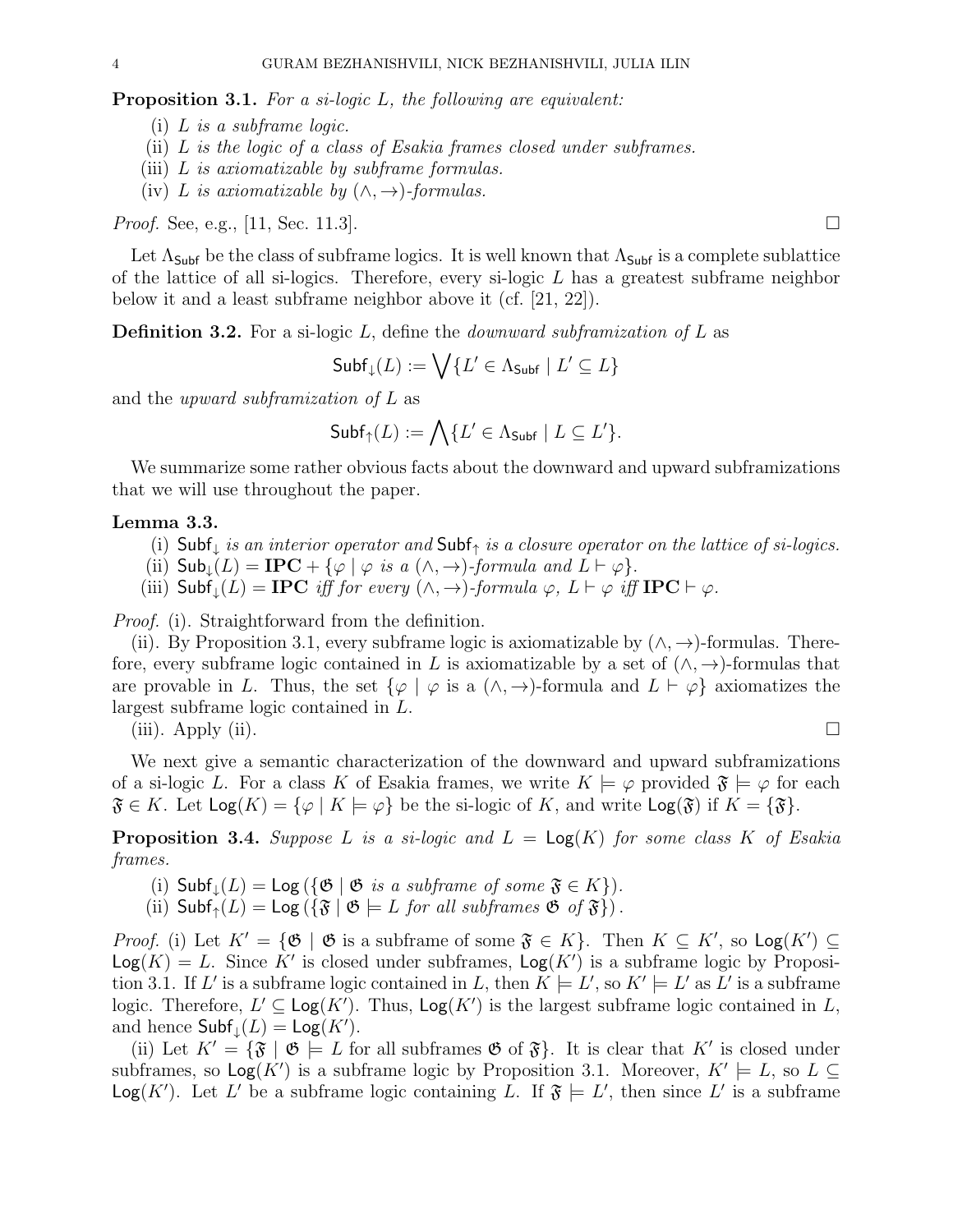logic,  $\mathfrak{G} \models L'$  for every subframe  $\mathfrak{G}$  of  $\mathfrak{F}$ . But then  $\mathfrak{G} \models L$  as  $L \subseteq L'$ , so  $\mathfrak{F} \in K'$ . Therefore, every L'-frame is contained in K', and so  $\text{Log}(K') \subseteq L'$ . Thus,  $\text{Log}(K')$  is the smallest subframe logic containing L, and hence  $\mathsf{Subf}_{\uparrow}(L) = \mathsf{Log}(K')$ . ).  $\qquad \qquad \square$ 

We use Proposition 3.4 and Zakharyaschev's canonical formulas to give a syntactic characterization of the downward and upward subframizations of a si-logic L. Zakharyaschev's canonical formulas generalize subframe formulas by adding additional parameters. By Zakharyaschev's theorem [24] (cf. [11, Sec. 9.3]), every si-logic is axiomatizable by canonical formulas.

Let  $\mathfrak F$  be a finite rooted frame and  $\mathfrak D$  be a family of upsets of  $\mathfrak F$ , called *closed domains*. Suppose  $\mathfrak G$  is an Esakia frame. We say that a p-morphism f from a subframe  $\mathfrak H = (S, \leq)$  of  $\mathfrak{G}$  onto  $\mathfrak{F}$  satisfies the *closed domain condition* (CDC) provided

(6) 
$$
x \in \uparrow S
$$
 and  $f(\uparrow x) \in \mathfrak{D}$  imply  $x \in S$ .

With a finite rooted  $\mathfrak{F}$  and  $\mathfrak{D}$  we associate the canonical formula  $\beta(\mathfrak{F}, \mathfrak{D})$  such that for any Esakia frame G,

(7)  $\mathfrak{G} \not\models \beta(\mathfrak{F}, \mathfrak{D})$  iff there is a p-morphism from a subframe of  $\mathfrak{G}$  onto  $\mathfrak{F}$  satisfying CDC.

### Remark 3.5.

- (i) Here we follow Jerabek's account of canonical formulas [18, Sec. 3], which is slightly different from Zakharyaschev's approach. Namely our closed domains are upsets rather than antichains. Also, closed domains may be empty, which allows us to work with subframes rather than cofinal subframes (see [18, Rem. 3.7]).
- (ii) If  $\mathfrak{D} = \emptyset$ , then  $\beta(\mathfrak{F}, \mathfrak{D})$  is the subframe formula  $\beta(\mathfrak{F})$ . In the other extreme case, when  $\mathfrak D$  is the set of all upsets of  $\mathfrak F$ , the canonical formula  $\beta(\mathfrak F,\mathfrak D)$  is equivalent to the Jankov formula  $\chi(\mathfrak{F})$  [11, Sec. 9.3]. If  $\mathfrak{D}$  is the set of all nonempty upsets, then  $\beta(\mathfrak{F},\mathfrak{D})$  is the negation-free Jankov formula of  $\mathfrak{F}$ , and is denoted by  $\beta^{\sharp}(\mathfrak{F})$  [11, Sec. 9.4].

**Theorem 3.6.** Let  $L = \text{IPC} + \{ \beta(\mathfrak{F}_i, \mathfrak{D}_i) \mid i \in I \}$  be a si-logic.

(i) Subf<sub>$$
\downarrow
$$</sub>(L) = IPC + { $\beta(\mathfrak{F})$  | L  $\vdash \beta(\mathfrak{F})$  }.

(ii)  $\mathsf{Subf}_{\uparrow}(L) = \mathbf{IPC} + \{\beta(\mathfrak{F}_i) \mid i \in I\}$ .

*Proof.* (i). By Proposition 3.1, every subframe logic is axiomatizable by subframe formulas. Therefore, every subframe logic contained in  $L$  is axiomatizable by a set of subframe formulas that are provable in L. Thus,  $\text{IPC}+\{\beta(\mathfrak{F}) \mid L \vdash \beta(\mathfrak{F})\}$  is the largest subframe logic contained in L.

(ii). Let  $M = \text{IPC} + \{\beta(\mathfrak{F}_i) \mid i \in I\}$ . If  $\mathfrak{G}$  is an M-frame, then  $\mathfrak{G} \models \beta(\mathfrak{F}_i)$  for all  $i \in I$ . Therefore, by (5) and (7),  $\mathfrak{G} \models \beta(\mathfrak{F}_i, \mathfrak{D}_i)$  for all  $i \in I$ . Thus,  $\mathfrak{G}$  is an *L*-frame, and so  $L \subseteq M$ . Since M is axiomatized by subframe formulas, M is a subframe logic by Proposition 3.1. It remains to show that M is the least subframe logic containing  $L$ . If not, then there is a subframe logic  $L' \supseteq L$  and an L'-frame  $\mathfrak{G}$  such that  $\mathfrak{G} \not\models M$ . Therefore,  $\mathfrak{G} \not\models \beta(\mathfrak{F}_i)$  for some  $i \in I$ . By (5),  $\mathfrak{F}_i$  is a p-morphic image of a subframe  $\mathfrak{S}$  of  $\mathfrak{G}$ . Since L' is a subframe logic,  $\mathfrak{S}$ is an L'-frame. Thus,  $\mathfrak{F}_i$  is also an L'-frame. But  $\mathfrak{F}_i \not\models \beta(\mathfrak{F}_i, \mathfrak{D}_i)$  by (7) because the identity map is a p-morphism from  $\mathfrak F$  onto itself that satisfies CDC for any set of closed domains. Consequently,  $\mathfrak{F}_i$  is not an *L*-frame, which is a contradiction since  $L' \supseteq L$ .

## Remark 3.7.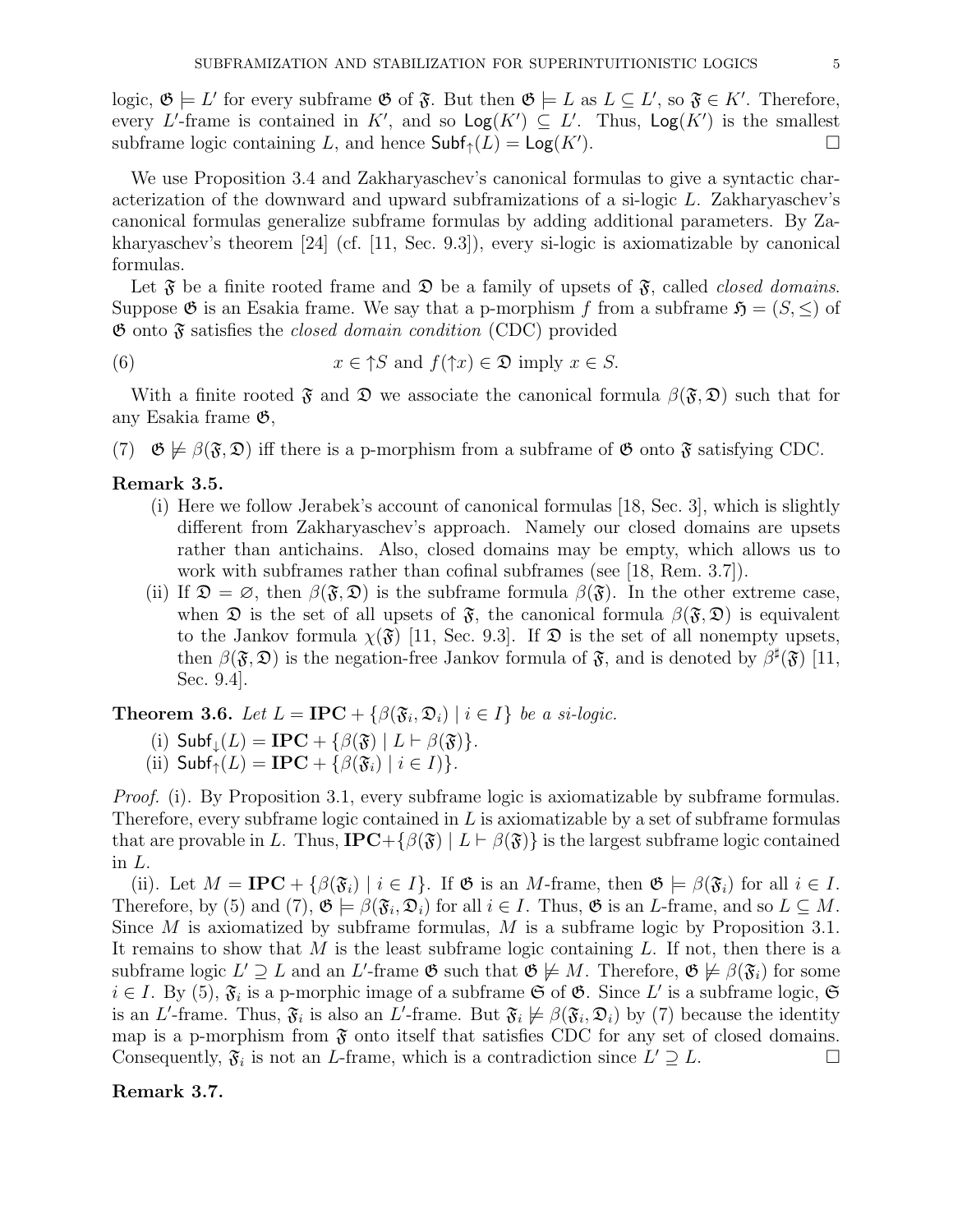- (i) It follows from Theorem 3.6(ii) that if  $L$  is a si-logic axiomatized by a set of formulas Γ, then the upward subframization  $\text{Subf}_{\uparrow}(L)$  of L can be calculated effectively from Γ as follows: First use Zakharyaschev's theorem to transform Γ into an equivalent set of canonical formulas; then delete the additional parameters  $\mathfrak{D}_i$  in the resulting canonical formulas; and finally apply Theorem 3.6(ii).
- (ii) On the other hand, Theorem 3.6(i) does not provide an effective axiomatization of the downward subframization  $\mathsf{Subf}_{\downarrow}(L)$  of L. We will come back to this issue at the end of Section 4.

Remark 3.8. In [21] Wolter studied describable operations on varieties of modal algebras. This translates to Esakia frames as follows. A map C that associates with each Esakia frame  $\mathfrak G$  a set  $\mathbf C(\mathfrak G)$  of Esakia frames is *describable* if there is a map  $(\cdot)^c$  on the set of formulas of **IPC** such that for each Esakia frame  $\mathfrak{G}$  and each formula  $\varphi$ ,

$$
\mathfrak{G} \models \varphi^c \text{ iff } \mathbf{C}(\mathfrak{G}) \models \varphi.
$$

As follows from [21, p. 23], if L is the logic of a class K of Esakia frames, then the logic of  $\mathbf{C}(\mathsf{K})$  is axiomatized by  $\{\varphi^c \mid L \vdash \varphi^c\}$ , and the logic of  $\{\mathfrak{F} \in \mathsf{K} \mid \mathbf{C}(\mathfrak{F}) \subseteq \mathsf{K}\}$  is axiomatized by  $\{\varphi^c \mid L \vdash \varphi\}.$ 

Now let  $\mathbf{C}(\mathfrak{G}) = \{ \mathfrak{H} \mid \mathfrak{H} \text{ is a subframe of } \mathfrak{G} \}.$  Since canonical formulas axiomatize every si-logic, we restrict our attention to the set of canonical formulas. We show that

(8) 
$$
\mathfrak{G} \models \beta(\mathfrak{F}) \text{ iff } C(\mathfrak{G}) \models \beta(\mathfrak{F}, \mathfrak{D}).
$$

The left to right direction is obvious. For the right to left direction, suppose  $\mathfrak{G} \not\models \beta(\mathfrak{F}).$ Then there is a subframe  $\mathfrak{H}$  of  $\mathfrak{G}$  which is p-morphically mapped onto  $\mathfrak{F}$ . Since  $\mathfrak{F} \not\models \beta(\mathfrak{F}, \mathfrak{D})$ , we have  $\mathfrak{H} \not\models \beta(\mathfrak{F}, \mathfrak{D})$ . Therefore, we found  $\mathfrak{H} \in \mathbf{C}(\mathfrak{G})$  such that  $\mathfrak{H} \not\models \beta(\mathfrak{F}, \mathfrak{D})$ .

From (8) we deduce that  $(\beta(\mathfrak{F}, \mathfrak{D}))^c = \beta(\mathfrak{F})$ . Thus, applying Wolter's result to Proposition 3.4 yields an alternative proof of Theorem 3.6.

We conclude this section by providing the upward and downward subframizations of many well-known si-logics. Following  $\vert 6 \vert$ , we denote by  $\mathfrak L$  the Rieger-Nishimura ladder (the dual Esakia frame of the free cyclic Heyting algebra, see Figure 1).



FIGURE 1. The Rieger-Nishimura ladder  $\mathfrak{L}$ 

For Esakia frames  $\mathfrak{F}_1,\ldots,\mathfrak{F}_n$ , we denote their *ordered sum* by  $\bigoplus_{i=1}^n \mathfrak{F}_i$  [6, Sec. 2.2]. We consider the following logics: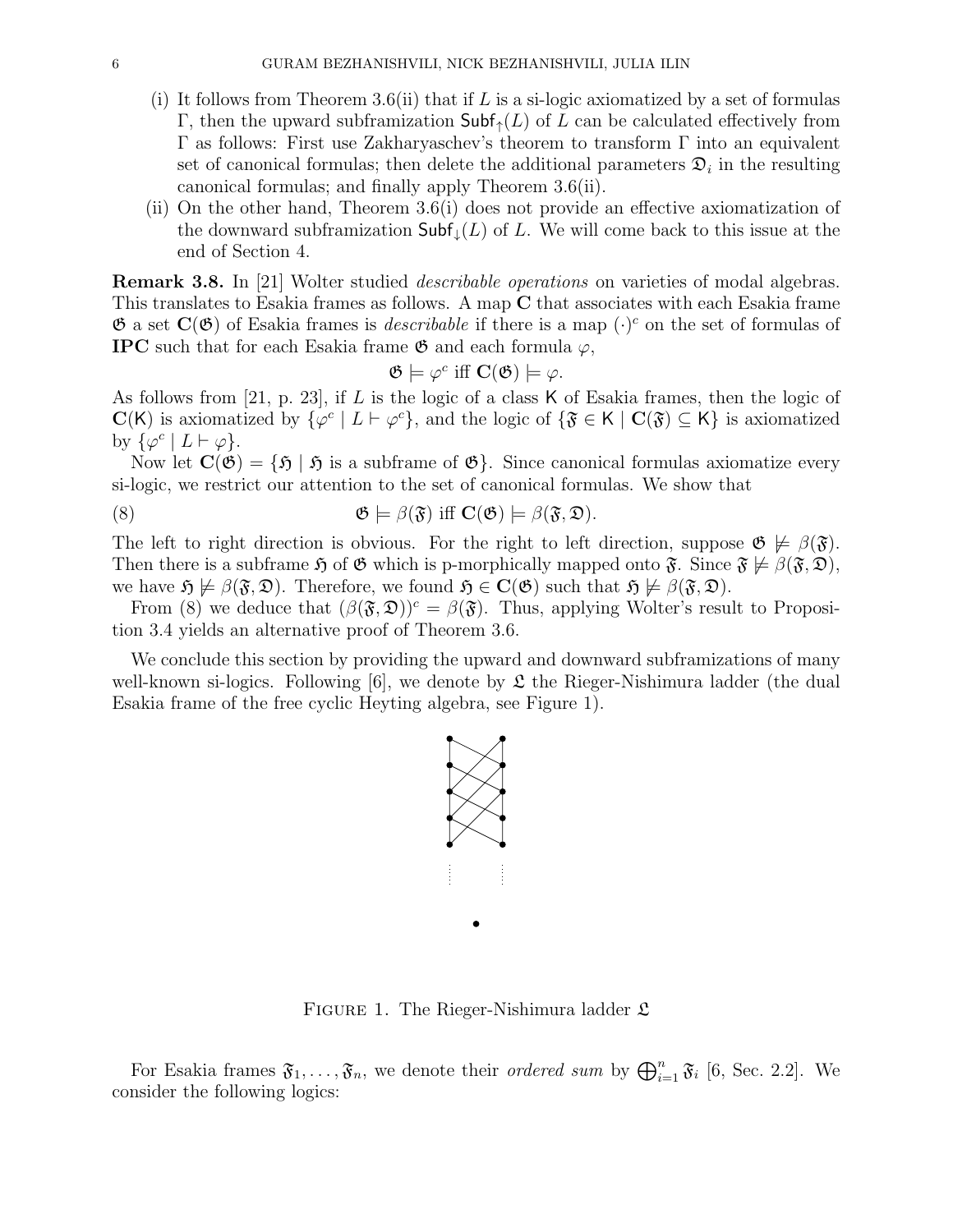- The Rieger-Nishimura logic RN, which is the logic of the Rieger-Nishimura ladder  $\mathfrak{L}.$
- The Kuznetsov-Gerciu logic **KG**, which is the logic of  $\bigoplus_{i=1}^n \mathfrak{F}_i$ , where each  $\mathfrak{F}_i$  is a generated subframe of L.
- The Kreisel-Putnam logic  $\mathbf{KP} = \mathbf{IPC} + (\neg p \rightarrow q \lor r) \rightarrow (\neg p \rightarrow q) \lor (\neg p \rightarrow r)$ .
- The Gabbay-de Jongh logics  $\mathbf{T}_n$ , where  $\mathbf{T}_n$  is the logic of finite trees of branching  $\leq n$ .
- The logics  $\mathbf{BW}_n$  of finite frames of width  $\leq n$ . In particular,  $\mathbf{BW}_1$  is the Gödel-Dummett logic  $LC = IPC + (p \rightarrow q) \vee (q \rightarrow p)$  of finite linear frames.
- The logics  $\mathbf{BTW}_n$  of finite frames of top width  $\leq n$ . In particular,  $\mathbf{BTW}_1$  is the logic KC of weak excluded middle, which is the logic of finite directed frames.
- Maksimova's logics  $\mathbf{ND}_n = \mathbf{IPC} + (\neg p \to \bigvee_{1 \leq i \leq n} \neg q_i) \to \bigvee_{1 \leq i \leq n} (\neg p \to \neg q_i).$

Table 1. Axiomatizations in terms of canonical formulas (see [6, Thm. 4.33] for the axiomatization of RN and [11, Table 9.7] for the other cases).

| KC<br>${LC}$           | $= \text{IPC} + \beta(\mathcal{P}, \{\varnothing\})$<br>= $\text{IPC} + \beta(\mathbf{V})$                                                                     |
|------------------------|----------------------------------------------------------------------------------------------------------------------------------------------------------------|
|                        | $\label{eq:BTW} \mathbf{BTW}_n \;\; = \;\; \mathbf{IPC} + \beta(\overbrace{\mathbb{Q}^*}, \{\varnothing\})$                                                    |
|                        | $\mathbf{BW}_n = \mathbf{IPC} + \beta(\overbrace{\mathbf{W}}^{n+1})$                                                                                           |
|                        | $\mathbf{T}_n$ = IPC + $\beta^{\sharp}(\overbrace{\cdots}^{n+1})$                                                                                              |
| <b>RN</b>              | = $\mathbf{KG} + \chi(\boldsymbol{Y}) + \chi(\boldsymbol{Y}) + \chi(\boldsymbol{Y})$                                                                           |
| $\mathbf{K}\mathbf{P}$ | = IPC + $\beta(\sqrt[1,2]{\ell}, {\varnothing}, {1,2}) + \beta(\sqrt[1,2]{\ell}, {\varnothing}, {1,2})$                                                        |
| $ND_n$                 | $= \text{IPC} + \beta\left(\sqrt[1]{\bullet}, {\varnothing}, \{1,2\}\}\right) + \cdots + \beta\left(\sqrt[1]{\bullet}, {\varnothing}, \{1,\ldots,n\}\}\right)$ |

### Proposition 3.9.

- (i)  $Subf_1(KC) = IPC$  and  $Subf_1(KC) = LC$ .
- (ii)  $\text{Subf}_{\downarrow}(\text{BTW}_n) = \text{IPC}$  and  $\text{Subf}_{\uparrow}(\text{BTW}_n) = \text{BW}_n$  for every  $n \geq 2$ .
- (iii)  $\mathsf{Subf}_{\downarrow}(\mathbf{T}_n) = \mathbf{IPC}$  and  $\mathsf{Subf}_{\uparrow}(\mathbf{T}_n) = \mathbf{BW}_n$  for every  $n \geq 2$ .
- (iv)  $\text{Subf}_{\downarrow}(\mathbf{RN}) = \mathbf{KG}$  and  $\text{Subf}_{\uparrow}(\mathbf{RN}) = \mathbf{KG} + \beta(\sum_{i=1}^{N} \mathbf{R}^i)$ .

(v) Subf<sub>$$
\downarrow
$$</sub>(KP) = IPC and Subf <sub>$\uparrow$</sub> (KP) = BW<sub>2</sub>.

(vi)  $\mathsf{Subf}_\downarrow(\mathbf{ND}_n) = \mathbf{IPC}$  and  $\mathsf{Subf}_\uparrow(\mathbf{ND}_n) = \mathbf{BW}_2$  for every  $n \geq 2$ .

*Proof.* (i). Since **KC** is axiomatized by  $\beta(\mathcal{C}, \{\emptyset\})$ , it follows from Theorem 3.6(ii) that  $\mathsf{Subf}_{\uparrow}(\mathbf{KC}) = \mathbf{IPC} + \beta(\mathbf{C}) = \mathbf{LC}$ . To calculate the downward subframization of KC, we utilize Proposition 3.4(i). It is well known that **IPC** is the logic of all finite frames and that KC is the logic of all finite directed frames. Moreover, adding a new top to a finite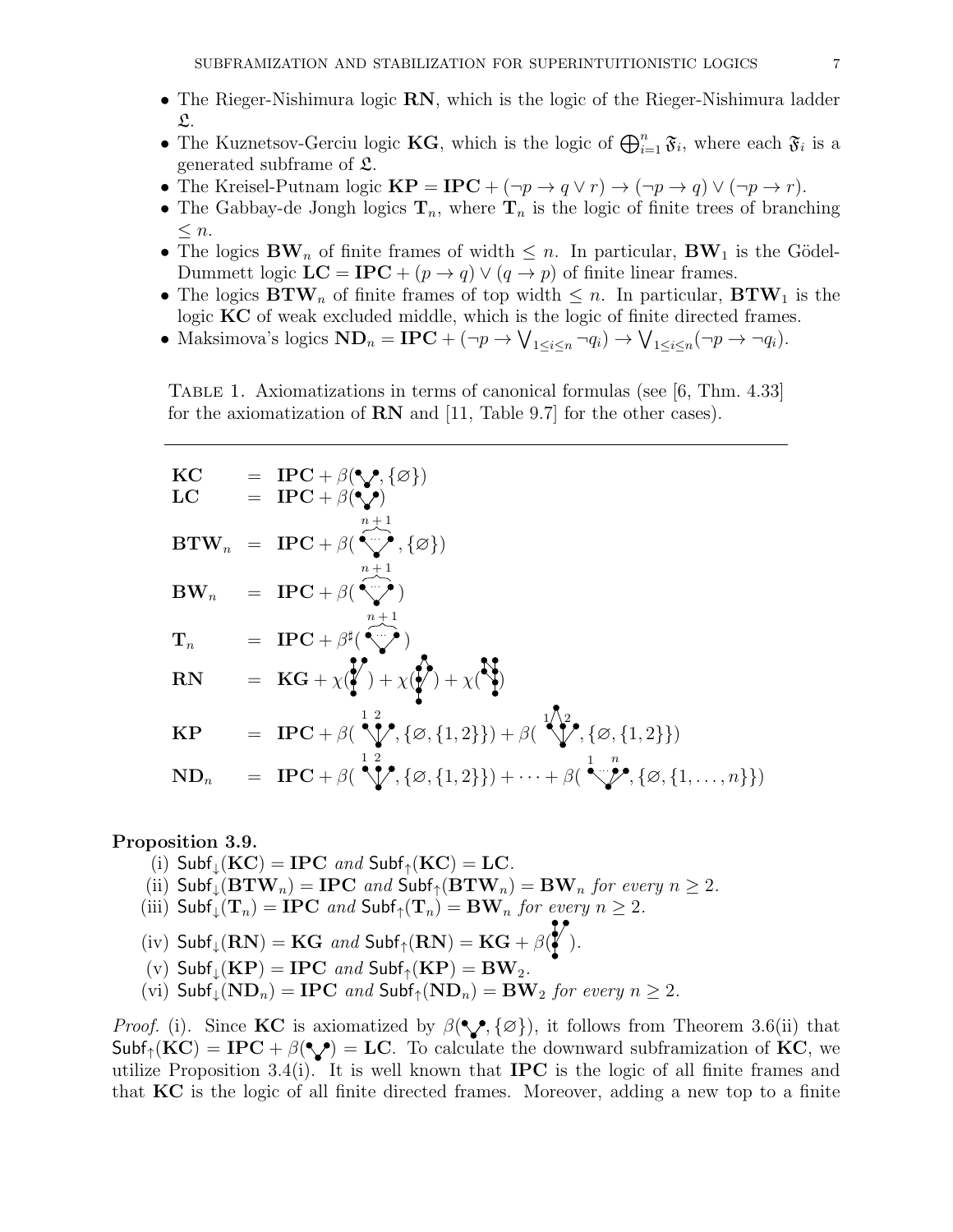frame  $\mathfrak F$  results in a finite directed frame  $\mathfrak G$  containing  $\mathfrak F$  as a subframe. Therefore, by Proposition 3.4(i),  $Subf_{\perp}(KC) = IPC$ .

(ii). From the axiomatization of  $BTW_n$  in Table 1 and Theorem 3.6(ii) it follows that  $n + 1$ 

 $\mathsf{Subf}_{\uparrow}(\mathbf{BTW}_n) = \mathbf{IPC} + \beta(\text{``}\surd\text{''}) = \mathbf{BW}_n.$  To see that  $\mathsf{Subf}_{\downarrow}(\mathbf{BTW}_n) = \mathbf{IPC}$  observe that  $\mathbf{BTW}_n \subseteq \mathbf{KC}$  and apply (i) and Lemma 3.3(i).

(iii). It follows from Table 1 that  $\mathbf{T}_n$  is axiomatized by the negation-free Jankov formula  $n + 1$  $n + 1$ 

 $\beta^\sharp($ ), which we view as the canonical formula  $\beta$  $(0, \mathcal{D})$ , where  $\mathcal D$  is the set of all  $n + 1$  $n + 1$ 

nonempty upsets of (see Remark 3.5(ii)). Therefore,  $\mathsf{Subf}_{\uparrow}(\mathbf{T}_n) = \mathbf{IPC} + \beta$  $) =$  $BW_n$ . To determine the downward subframization, since  $T_n$  has the disjunction property [15] and every si-logic with the disjunction property proves the same disjunction-free formulas as IPC [19, 23], we conclude that  $\mathbf{T}_n$  proves the same  $(\wedge, \rightarrow)$ -formulas as IPC. Thus, by Lemma 3.3(iii),  $\mathsf{Subf}_{\downarrow}(\mathbf{T}_n) = \mathbf{IPC}.$ 

(iv). Since  $KG$  is a subframe logic contained in  $RN$  (cf. [6, Sec. 3]), it follows from the axiomatization of  $RN$  in Table 1 and Theorem 3.6(ii) that the upward subframization of  $\bullet$   $\bullet$ Я  $\bullet$  $\bullet\bullet$ 

$$
\mathbf{RN} \text{ is } \mathbf{KG} + \beta \left( \frac{\mathbf{W}}{\mathbf{A}} \right) + \beta \left( \frac{\mathbf{W}}{\mathbf{A}} \right). \text{ Since } \mathbf{W} \text{ is a subframe of both } \mathbf{W} \text{ and } \mathbf{W}, \text{ the latter logic}
$$

is equal to  $KG + \beta(\ell)$ . Therefore,  $Subf_{\uparrow}(RN) = KG + \beta(\ell)$ . To determine the downward subframization,  $KG \subseteq Subf_{\downarrow}(RN)$  since  $KG$  is a subframe logic contained in RN. For the reverse inclusion, since  $KG$  is the logic of its finite rooted frames, by Proposition 3.4(i), it is sufficient to show that every finite rooted  $KG$ -frame is a subframe of the Rieger-Nishimura ladder  $\mathfrak{L}$ . First note that the subframe of  $\mathfrak L$  obtained by deleting the first k layers of  $\mathfrak L$  is isomorphic to  $\mathfrak{L}$ . Using this it is easy to see that every finite generated subframe of  $\mathfrak{L}$  can be realized as a subframe of  $\mathfrak L$  at an arbitrary depth, i.e., as a subframe of  $\mathfrak L$  that does not contain the first k-layers of  $\mathfrak L$  for any  $k \in \mathbb N$ . Therefore, a finite rooted **KG**-frame  $\bigoplus_{i=1}^n \mathfrak{F}_i$ can be realized as a subframe of  $\mathfrak{L}$  by embedding  $\mathfrak{F}_1, \ldots, \mathfrak{F}_n$  below each other so that the two subsequent points in  $\mathfrak L$  between the embeddings of  $\mathfrak{F}_i$  and  $\mathfrak{F}_{i+1}$  are skipped.

(v). The axiomatization of  $KP$  in Table 1 and Theorem 3.6(ii) yield that  $Subf_{\uparrow}(KP)$ is axiomatized by  $\beta(\sqrt{\ }')$  and  $\beta(\sqrt{\ }')$ . But  $\sqrt{\ }$  is a subframe of  $\sqrt{\ }$ , so Subf<sub>↑</sub>(KP) is axiomatized by  $\beta(\sqrt{\ }')$ , and hence  $\mathsf{Subf}_{\uparrow}(\mathbf{KP}) = \mathbf{BW}_{2}$ . Since  $\mathbf{KP}$  has the disjunction property,  $Subf_1(KP) = IPC$  by the same argument as in (iii).

(vi). Since the 3-fork is a subframe of the *n*-fork for  $n \geq 3$ , it follows from the axiomatization of  $ND_n$  in Table 1 and Theorem 3.6(ii) that  $Subf_1(ND_n) = BW_2$  for  $n \geq 2$ . Since  $ND_n$  has the disjunction property,  $Subf_{\downarrow}(ND_n) = IPC$  by the same argument as in (iii).  $\square$ 

#### 4. Superintuitionistic logics and lax logics

As we saw in Remark 3.7, the upward subframization of a si-logic  $L = IPC + \Gamma$  can be calculated effectively from  $\Gamma$ . In this section we show how to calculate the downward subframization of L by utilizing the translation of **IPC** into **PLL**. Let  $\mathcal{L}_{\text{IPC}}$  be the language of IPC and  $\mathcal{L}_{\rm PLL}$  be the language of PLL.

**Definition 4.1.** Define a translation  $\tau : \mathcal{L}_{\text{IPC}} \to \mathcal{L}_{\text{PLL}}$  by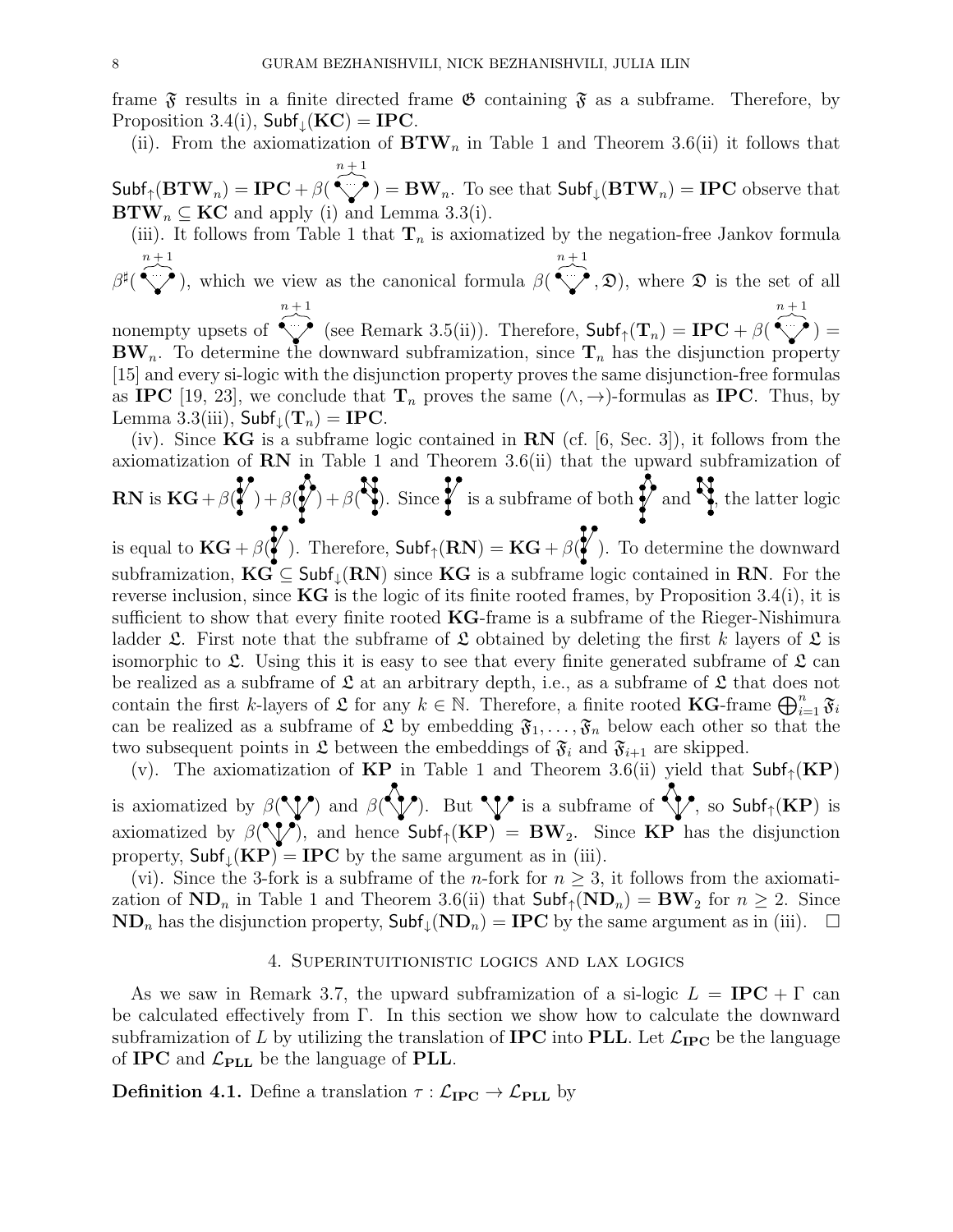- $\tau(p) = \bigcirc p$  for a propositional letter p,
- $\tau(\perp) = \bigcirc \perp$ ,
- $\tau(\varphi \wedge \psi) = \tau(\varphi) \wedge \tau(\psi),$
- $\tau(\varphi \to \psi) = \tau(\varphi) \to \tau(\psi)$ ,
- $\tau(\varphi \vee \psi) = \bigcirc (\tau(\varphi) \vee \tau(\psi)).$

Recall that by Notation 2.2, given an S-frame ( $\mathfrak{F}, \mathfrak{G}$ ), we always assume that  $\mathfrak{F} = (X, \leq)$ and  $\mathfrak{G} = (S, \leq).$ 

**Lemma 4.2.** Let v be a valuation on an S-frame  $(\mathfrak{F}, \mathfrak{G})$ . Define a valuation  $v_{\mathfrak{G}}$  on  $\mathfrak{G}$  by  $v_{\mathfrak{G}}(p) = v(p) \cap S$ . Then for every  $\varphi \in \mathcal{L}_{\text{IPC}}$  and  $x \in X$ ,

$$
x \models_v \tau(\varphi)
$$
 iff  $y \models_{v_{\mathfrak{G}}} \varphi$  for all  $y \in \uparrow x \cap S$ .

*Proof.* The proof is by induction on the complexity of  $\varphi \in \mathcal{L}_{\text{IPC}}$ .

If  $\varphi = p$ , then  $\tau(\varphi) = \bigcirc p$ . Therefore, by (2) and the definition of  $v_{\mathfrak{G}}$ ,

 $x \models_v \bigcirc p$  iff  $y \models_v p$  for all  $y \in \uparrow x \cap S$ iff  $y \models_{v_{\mathfrak{G}}} p$  for all  $y \in \uparrow x \cap S$ .

If  $\varphi = \bot$ , then  $\tau(\varphi) = \bigcirc \bot$ . Therefore,  $x \models_v \bigcirc \bot$  iff  $\uparrow x \cap S = \varnothing$ . Thus,  $x \models_v \bigcirc \bot$  iff  $y \models_{v_{\mathfrak{G}}} \bot$  for all  $y \in \uparrow x \cap S$ .

If  $\varphi = \psi \wedge \chi$ , then  $\tau(\psi \wedge \chi) = \tau(\psi) \wedge \tau(\chi)$ . Therefore,

 $x \models_v \tau(\psi \land \chi)$  iff  $x \models_v \tau(\psi)$  and  $x \models_v \tau(\chi)$ 

iff  $y \models_{v \in \mathcal{V}} \psi$  and  $y \models_{v \in \mathcal{X}} \chi$  for all  $y \in \uparrow x \cap S$ 

iff  $y \models_{v\phi} \psi \wedge \chi$  for all  $y \in \uparrow x \cap S$ .

If  $\varphi = \psi \to \chi$ , then  $\tau(\psi \to \chi) = \tau(\psi) \to \tau(\chi)$ . Therefore,

 $x \models_v \tau(\psi) \rightarrow \tau(\chi)$  iff  $z \models_v \tau(\psi)$  implies  $z \models_v \tau(\chi)$  for all  $z \geq x$ 

iff  $(w \models_{v_{\mathfrak{G}}} \psi$  implies  $w \models_{v_{\mathfrak{G}}} \chi$  for all  $w \in \uparrow z \cap S$ ) for all  $z \geq x$ 

iff  $(w \models_{v\phi} \psi \text{ implies } w \models_{v\phi} \chi)$  for all  $w \in \uparrow x \cap S$ .

If  $\varphi = \psi \vee \chi$ , then  $\tau(\psi \vee \chi) = \bigcirc (\tau(\psi) \vee \tau(\chi))$ . Therefore,

$$
x \models_v \bigcirc (\tau(\psi) \lor \tau(\chi)) \text{ iff } y \models_v \tau(\psi) \lor \tau(\chi) \text{ for all } y \in \uparrow x \cap S
$$
  
iff  $y \models_v \tau(\psi) \text{ or } y \models_v \tau(\chi) \text{ for all } y \in \uparrow x \cap S$   
iff  $(z \models_{v_{\mathfrak{G}}} \psi \text{ or } z \models_{v_{\mathfrak{G}}} \chi \text{ for all } z \in \uparrow y \cap S)$  for all  $y \in \uparrow x \cap S$   
iff  $z \models_{v_{\mathfrak{G}}} \psi \lor \chi \text{ for all } z \in \uparrow x \cap S$ .

 $\Box$ 

**Lemma 4.3.** Let  $\varphi \in \mathcal{L}_{\text{IPC}}$  and  $(\mathfrak{F}, \mathfrak{G})$  be an *S*-frame.

(i) 
$$
(\mathfrak{F}, \mathfrak{G}) \models \varphi \text{ iff } \mathfrak{F} \models \varphi
$$
.  
\n(ii)  $(\mathfrak{F}, \mathfrak{G}) \models \tau(\varphi) \text{ iff } \mathfrak{G} \models \varphi$ .

*Proof.* (i). This is obvious since  $\varphi$  contains no occurrences of  $\circ$ .

(ii). For the right to left direction, suppose v is a valuation on  $(\mathfrak{F}, \mathfrak{G})$  that refutes  $\tau(\varphi)$ . Define a valuation v' on  $\mathfrak{G}$  by  $v'(p) = v(p) \cap S$ . By Lemma 4.2, v' refutes  $\varphi$  on  $\mathfrak{G}$ . For the left to right direction, suppose  $v'$  is a valuation on  $\mathfrak{G}$  that refutes  $\varphi$ . Define a valuation v on  $\mathfrak{F}$  by  $v(p) = X \setminus \downarrow (S \setminus v'(p))$ . Then  $v'(p) = v(p) \cap S$  for every propositional letter p. Applying Lemma 4.2 again yields that v refutes  $\tau(\varphi)$  on  $(\mathfrak{F}, \mathfrak{G})$ .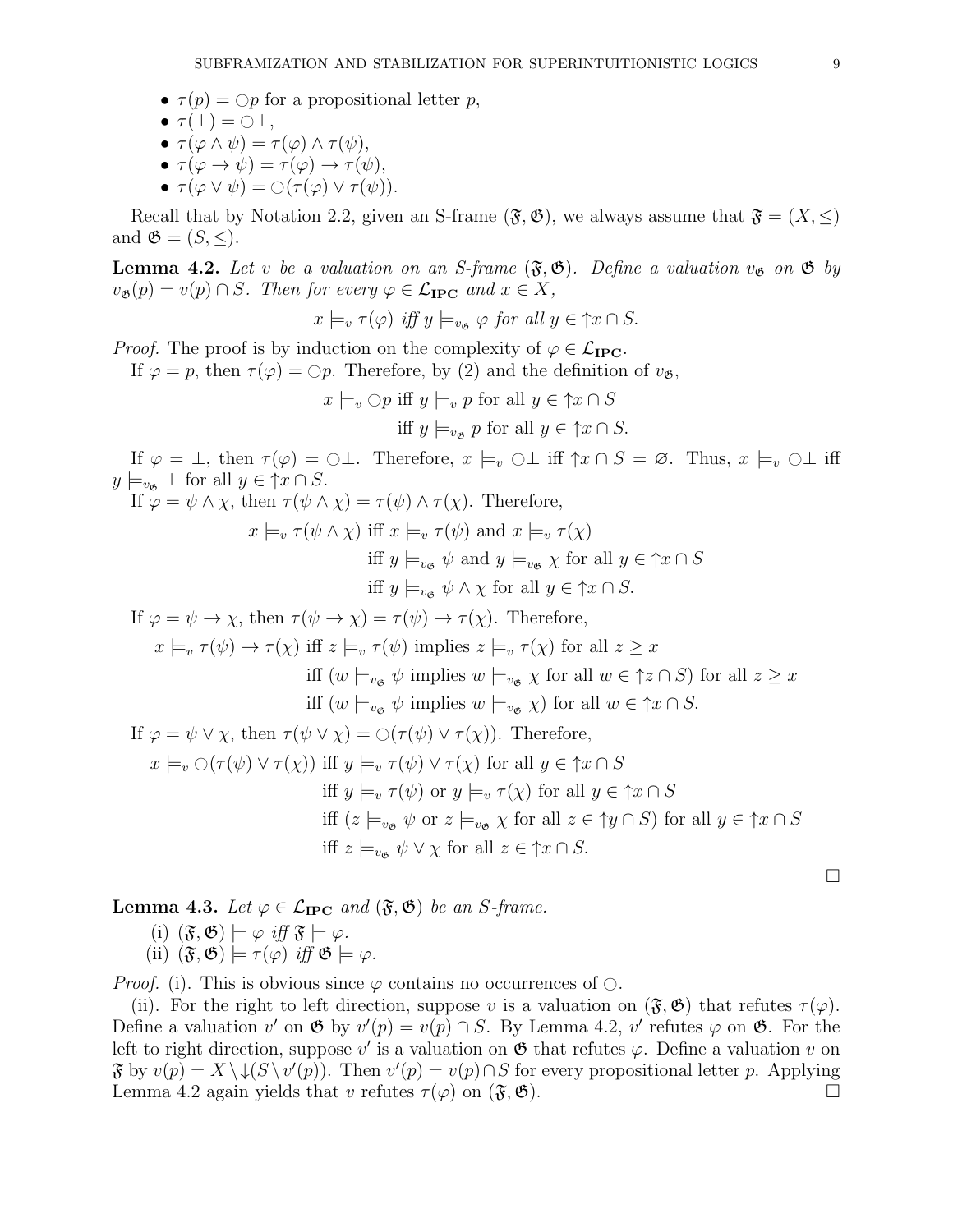**Remark 4.4.** An algebraic reformulation of Lemma 4.3 is as follows. If  $\varphi \in \mathcal{L}_{\text{IPC}}$  and  $(A, j)$ is a nuclear Heyting algebra, then

- (i)  $(A, j) \models \varphi$  iff  $A \models \varphi$ .
- (ii)  $(A, j) \models \tau(\varphi)$  iff  $A_j \models \varphi$ .

Let  $\Lambda(\text{IPC})$  be the lattice of all si-logics and let  $\Lambda(\text{PLL})$  be the lattice of all extensions of PLL.

Definition 4.5. Let  $L \in \Lambda(\text{IPC})$  and  $M \in \Lambda(\text{PLL})$ .

(i) We say that  $L \in \Lambda(\text{IPC})$  is the *intuitionistic fragment* of M if for all  $\varphi \in \mathcal{L}_{\text{IPC}}$ ,

 $\varphi \in L$  iff  $\varphi \in M$ .

(ii) We say that  $L \in \Lambda(\text{IPC})$  is the *lax fragment* of M if for all  $\varphi \in \mathcal{L}_{\text{IPC}}$ ,

 $\varphi \in L$  iff  $\tau(\varphi) \in M$ .

**Definition 4.6.** For  $M \in \Lambda(\text{PLL})$ , we define

$$
\rho_1(M) = \{ \varphi \in \mathcal{L}_{\mathbf{IPC}} \mid \varphi \in M \}
$$

$$
\rho_2(M) = \{ \varphi \in \mathcal{L}_{\mathbf{IPC}} \mid \tau(\varphi) \in M \}
$$

Lemma 4.7. Let  $M \in \Lambda(\text{PLL})$ .

(i)  $\rho_1(M)$  is the intuitionistic fragment of M and

 $\rho_1(M) = \text{Log}(\{\mathfrak{F} \mid (\mathfrak{F}, \mathfrak{G}) \models M \text{ for some subframe } \mathfrak{G} \text{ of } \mathfrak{F}\}).$ 

(ii)  $\rho_2(M)$  is the lax fragment of M and

$$
\rho_2(M) = \text{Log}\left(\{\mathfrak{G} \mid (\mathfrak{F}, \mathfrak{G}) \models M\}\right).
$$

*Proof.* We first show (ii). For  $\varphi \in \mathcal{L}_{\text{IPC}}$ , using Lemma 4.3(ii), we have

$$
\varphi \in \text{Log}(\{\mathfrak{G} \mid (\mathfrak{F}, \mathfrak{G}) \models M\}) \Leftrightarrow \mathfrak{G} \models \varphi \text{ for all } (\mathfrak{F}, \mathfrak{G}) \models M
$$
  

$$
\Leftrightarrow (\mathfrak{F}, \mathfrak{G}) \models \tau(\varphi) \text{ for all } (\mathfrak{F}, \mathfrak{G}) \models M
$$
  

$$
\Leftrightarrow \tau(\varphi) \in M.
$$

Therefore,  $\rho_2(M) = \text{Log}(\{\mathfrak{G} \mid (\mathfrak{F}, \mathfrak{G}) \models M\})$ . Thus,  $\rho_2(M)$  is a si-logic, and hence is the lax fragment of M.

(i). This is proved similarly but uses Lemma 4.3(i) instead.  $\square$ 

Remark 4.8. An algebraic reformulation of Lemma 4.7 is as follows:

(i)  $\rho_1(L) = \text{Log}(\{A \mid (A, j) \models M \text{ for some nucleus } j \text{ on } A\}).$ (ii)  $\rho_2(L) = \text{Log}(\{A_j | (A, j) \models M\})$ .

**Definition 4.9.** For a si-logic  $L$ , we define

$$
\sigma_1(L) = \mathbf{PLL} + \{ \varphi \mid \varphi \in L \}
$$

$$
\sigma_2(L) = \mathbf{PLL} + \{ \tau(\varphi) \mid \varphi \in L \}
$$

**Lemma 4.10.** Let  $L$  be a si-logic.

(i)  $\sigma_1(L) = \text{Log}(\{(\mathfrak{F}, \mathfrak{G}) \mid \mathfrak{F} \models L\}).$ (ii)  $\sigma_2(L) = \text{Log}(\{(\mathfrak{F}, \mathfrak{G}) \mid \mathfrak{G} \models L\}).$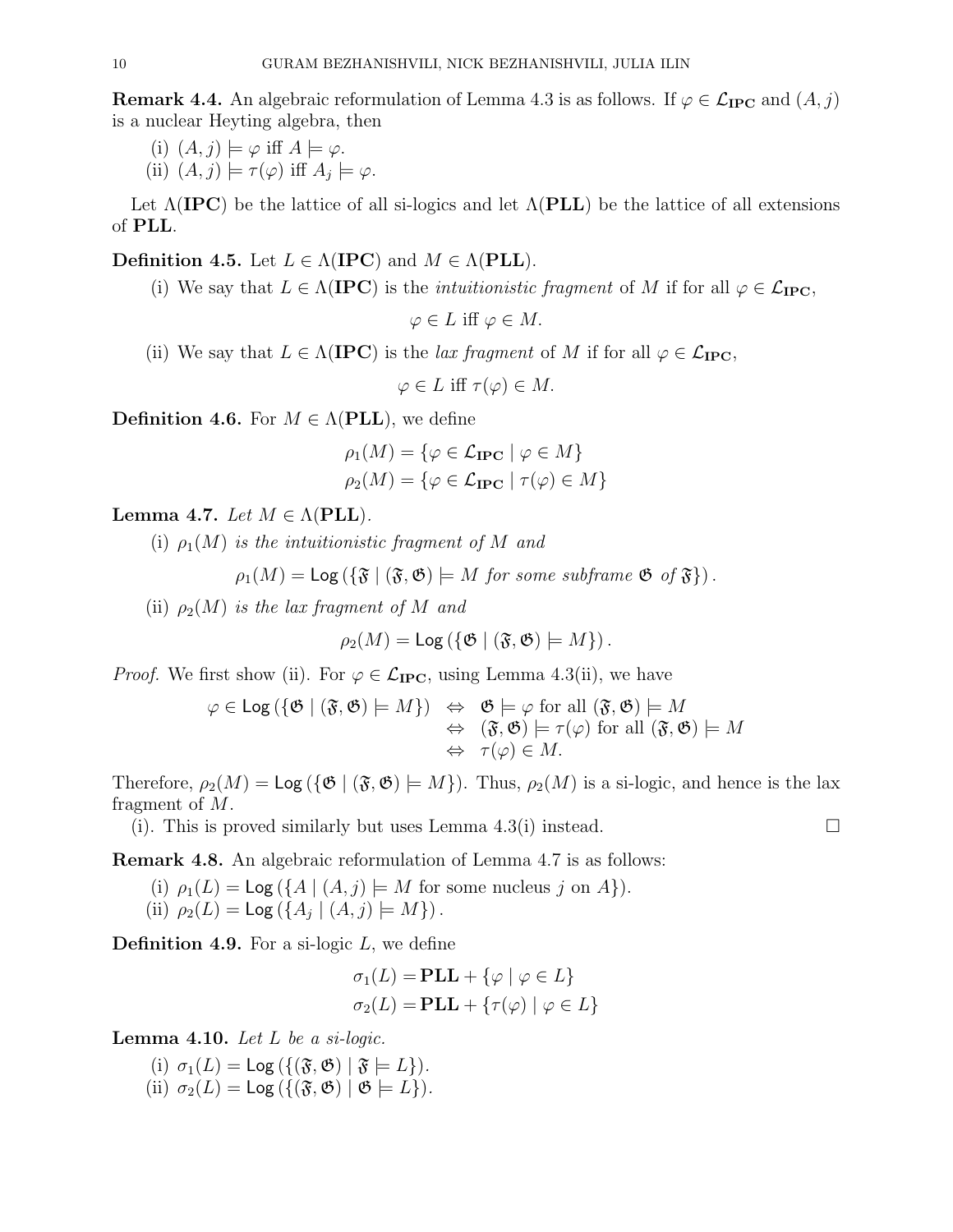*Proof.* We first show (ii). Suppose  $(\mathfrak{F}, \mathfrak{G})$  is an S-frame. By Lemma 4.3(ii),  $\mathfrak{G} \models L$  iff  $(\mathfrak{F}, \mathfrak{G}) \models {\tau(\varphi) \mid \varphi \in L}.$  Thus,  $\sigma_2(L) = \text{Log}({\{\mathfrak{F}, \mathfrak{G}\} \mid \mathfrak{G} \models L}).$ 

(i). This is proved similarly but uses Lemma 4.3(i) instead.  $\square$ 

Remark 4.11. In algebraic terms, Lemma 4.10 can be expressed as follows:

(i)  $\sigma_1(L) = \text{Log}(\{(A, j) | A \models L\}).$ (ii)  $\sigma_2(L) = \text{Log}(\{(A, j) | A_j \models L\}).$ 

**Lemma 4.12.** Let  $L$  be a si-logic.

- (i)  $L = \rho_1 \sigma_1(L)$ . In fact,  $\sigma_1(L)$  is the least element of  $\rho_1^{-1}(L)$ .
- (ii)  $L = \rho_2 \sigma_2(L)$ . In fact,  $\sigma_2(L)$  is the least element of  $\rho_2^{-1}(L)$ .

Proof. (i). Let  $\varphi \in \mathcal{L}_{\text{IPC}}$ . Then  $\varphi \in L$  implies  $\varphi \in \sigma_1(L)$ , which implies  $\varphi \in \rho_1 \sigma_1(L)$ . Therefore,  $L \subseteq \rho_1 \sigma_1(L)$ . If  $\varphi \notin L$ , then there is an L-frame  $\mathfrak{F}$  such that  $\mathfrak{F} \not\models \varphi$ . Consider the S-frame  $(\mathfrak{F}, \mathfrak{F})$ . By Lemma 4.10(i),  $(\mathfrak{F}, \mathfrak{F}) \models \sigma_1(L)$ , and by Lemma 4.3(i),  $(\mathfrak{F}, \mathfrak{F}) \not\models \varphi$ . Thus,  $\varphi \notin \sigma_1(L)$ , and so by Lemma 4.7(i),  $\varphi \notin \rho_1 \sigma_1(L)$ . This shows that  $L = \rho_1 \sigma_1(L)$ . If  $M \in \rho_1^{-1}(L)$ , then for every  $\varphi \in \mathcal{L}_{\text{IPC}}$ , we have  $\varphi \in L$  iff  $\varphi \in M$ . Consequently,  $\sigma_1(L) \subseteq M$ , and hence  $\sigma_1(L)$  is the least element of  $\rho_1^{-1}(L)$ .

(ii). Let  $\varphi \in \mathcal{L}_{\text{IPC}}$ . Then  $\varphi \in L$  implies  $\tau(\varphi) \in \sigma_2(L)$ , which implies  $\varphi \in \rho_2 \sigma_2(L)$ . Therefore,  $L \subseteq \rho_2\sigma_2(L)$ . If  $\varphi \notin L$ , then there is an L-frame  $\mathfrak{F}$  such that  $\mathfrak{F} \not\models \varphi$ . By Lemma 4.10(ii), the S-frame  $(\mathfrak{F}, \mathfrak{F})$  is a  $\sigma_2(L)$ -frame, and by Lemma 4.3(ii),  $(\mathfrak{F}, \mathfrak{F}) \not\models \tau(\varphi)$ . Thus,  $\varphi \notin \sigma_2(L)$ , and so by Lemma 4.7(ii),  $\varphi \notin \rho_2 \sigma_2(L)$ . This shows that  $L = \rho_2 \sigma_2(L)$ . If  $M \in \rho_2^{-1}(L)$ , then for every  $\varphi \in \mathcal{L}_{\text{IPC}}$ , we have  $\varphi \in L$  iff  $\tau(\varphi) \in M$ . Consequently,  $\sigma_2(L) \subseteq M$ , and hence  $\sigma_2(L)$  is the least element of  $\rho_2^{-1}(L)$ .

As follows from Lemma 4.12, for a si-logic L, both  $\rho_1^{-1}(L)$  and  $\rho_2^{-1}(L)$  have least elements, but they may not have largest elements. To see this we require the following lemmas.

**Lemma 4.13.** Let  $(\mathfrak{F}, \mathfrak{G})$  be an *S*-frame.

- (i)  $(\mathfrak{F}, \mathfrak{G}) \models \bigcirc p \leftrightarrow p \iff \mathfrak{F} = \mathfrak{G}.$
- (ii)  $(\mathfrak{F}, \mathfrak{G}) \models \bigcirc p$  iff  $\mathfrak{G} = \emptyset$ .

*Proof.* (i). First suppose that  $\mathfrak{F} = \mathfrak{G}$ . Then it is clear that  $(\mathfrak{F}, \mathfrak{G}) \models \bigcirc p \leftrightarrow p$ . Next suppose that  $\mathfrak{F} \neq \mathfrak{G}$ . Let  $x \in X \setminus S$ . Then  $x \notin \mathfrak{f}x \cap S$ , so  $x \notin \mathfrak{f}(\mathfrak{f}x \cap S)$ . Therefore, since  $\mathfrak{f}(\mathfrak{f}x \cap S)$ is a closed upset of X, there is a clopen upset U of X with  $\uparrow(\uparrow x \cap S) \subseteq U$  and  $x \notin U$ . Let v be a valuation on  $(\mathfrak{F}, \mathfrak{G})$  such that  $v(p) = U$ . Clearly  $x \not\models_v p$ . On the other hand,  $x \models_v \bigcirc p$ by (2). Thus,  $(\mathfrak{F}, \mathfrak{G}) \not\models \bigcirc p \leftrightarrow p$ .

(ii). If  $\mathfrak{G} = \emptyset$ , then it is clear that  $(\mathfrak{F}, \mathfrak{G}) \models \bigcirc p$ . If  $\mathfrak{G} \neq \emptyset$ , then let v be a valuation on  $(\mathfrak{F}, \mathfrak{G})$  such that  $v(p) = \emptyset$ . For  $x \in S$ , we then have  $x \not\models_v \bigcirc p$ , so  $(\mathfrak{F}, \mathfrak{G}) \not\models \bigcirc p$  $(\mathfrak{F}, \mathfrak{G})$  such that  $v(p) = \emptyset$ . For  $x \in S$ , we then have  $x \not\models_v \bigcirc p$ , so  $(\mathfrak{F}, \mathfrak{G}) \not\models \bigcirc p$ .

For  $\psi \in \mathcal{L}_{\text{PLL}}$ , let  $\psi^-$  be the formula obtained from  $\psi$  by deleting all occurrences of the  $\circ$  modality and let  $\psi^*$  be the formula obtained from  $\psi$  by replacing all subformulas of the form  $\bigcirc \chi$  with  $\top$ . Clearly  $\psi^-$ ,  $\psi^* \in \mathcal{L}_{\text{IPC}}$ . Both  $\psi^-$  and  $\psi^*$  were considered in [13, Sec. 3].

## Lemma 4.14. Let  $M \in \Lambda(\text{PLL})$ .

- (i) If  $\bigcirc p \leftrightarrow p \in M$ , then  $\psi \in M$  iff  $\psi^- \in M$  for every formula  $\psi \in \mathcal{L}_{\text{PLL}}$ .
- (ii) If  $\bigcirc p \in M$ , then  $\psi \in M$  iff  $\psi^* \in M$  for every formula  $\psi \in \mathcal{L}_{\text{PLL}}$ .

*Proof.* (i). Suppose that  $\bigcirc p \leftrightarrow p \in M$  and let  $\psi \in \mathcal{L}_{\text{PLL}}$ . By Lemma 4.13(i), M is the logic of the class of S-frames of the shape  $(\mathfrak{F}, \mathfrak{F})$ . For  $(\mathfrak{F}, \mathfrak{F})$ , a valuation v on  $\mathfrak{F}$ , and  $x \in \mathfrak{F}$ ,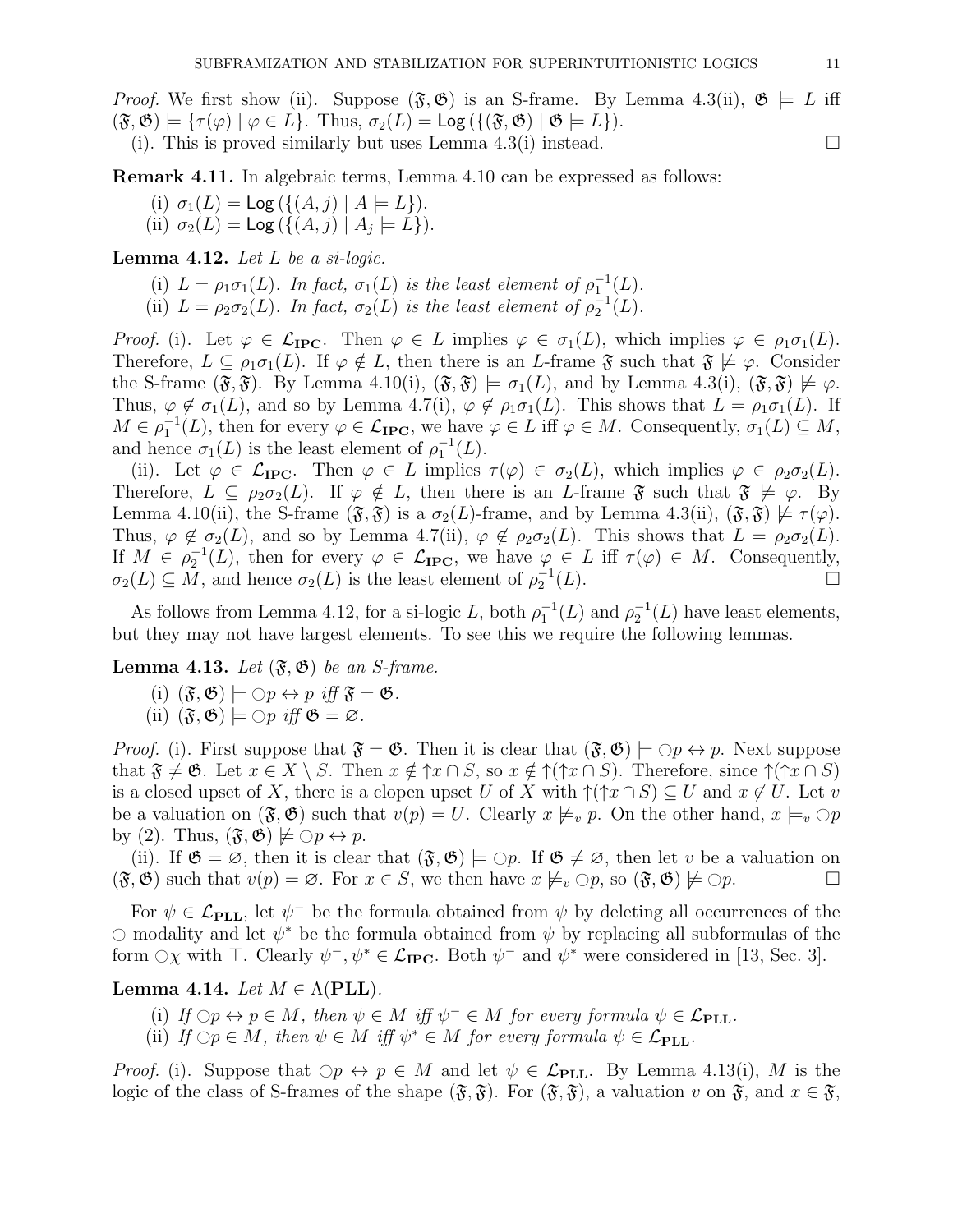we have  $x \models_v \bigcirc \varphi$  iff  $x \models_v \varphi$ . Therefore, induction on  $\psi$  yields  $(\mathfrak{F}, \mathfrak{F}) \models \psi$  iff  $(\mathfrak{F}, \mathfrak{F}) \models \psi^-$ . Thus,  $\psi \in M$  iff  $\psi^- \in M$ .

(ii). Let  $\bigcirc p \leftrightarrow \top \in M$  and let  $\psi \in \mathcal{L}_{\text{PLL}}$ . By Lemma 4.13(ii), M is the logic of the class of S-frames of the shape  $(\mathfrak{F}, \varnothing)$ . For  $(\mathfrak{F}, \varnothing)$ , a valuation v on  $\mathfrak{F}$ , and  $x \in \mathfrak{F}$ , we have  $x \models_{v} \bigcirc \varphi$ .<br>Therefore, induction on  $\psi$  vields  $(\mathfrak{F}, \varnothing) \models \psi$  iff  $(\mathfrak{F}, \varnothing) \models \psi^*$ . Thus,  $\psi \in M$ Therefore, induction on  $\psi$  yields  $(\mathfrak{F}, \varnothing) \models \psi$  iff  $(\mathfrak{F}, \varnothing) \models \psi^*$ . Thus,  $\psi \in M$  iff  $\psi^* \in M$ .

**Lemma 4.15.** Let  $L$  be a si-logic.

- (i)  $\sigma_1(L) + \bigcirc p \leftrightarrow p$  is a maximal element of both  $\rho_1^{-1}(L)$  and  $\rho_2^{-1}(L)$ .
- (ii)  $\sigma_1(L) + \bigcirc p$  is a maximal element of  $\rho_1^{-1}(L)$ .

Proof. (i). Let  $M = \sigma_1(L) + \bigcirc p \leftrightarrow p$ . First we show that M is a maximal element of  $\rho_1^{-1}(L)$ . By Lemma 4.13(i), an S-frame  $(\mathfrak{F}, \mathfrak{G})$  validates M iff  $\mathfrak{F}$  is an L-frame and  $\mathfrak{F} = \mathfrak{G}$ . Therefore, by Lemma 4.7(i),  $\rho_1(M) = L$ , so  $M \in \rho_1^{-1}(L)$ . To see that M is maximal in  $\rho_1^{-1}(L)$ , suppose that  $M \subseteq M' \in \rho_1^{-1}(L)$ . We show that  $M = M'$ . Let  $\psi \in \mathcal{L}_{\text{PLL}}$ . If  $\psi \notin M$ , then by Lemma 4.14(i),  $\psi^- \notin M$ , and so  $\psi^- \notin L$  as  $\psi^- \in \mathcal{L}_{\text{IPC}}$ . Since  $\rho_1(M') = L$ , we see that  $\psi^- \notin M'$ . Because  $M \subseteq M'$ , we have  $\bigcirc p \leftrightarrow p \in M'$ , so  $\psi \notin M'$  by Lemma 4.14(i). Thus,  $M = M'$ , and hence M is maximal in  $\rho_1^{-1}(L)$ .

Next we show that M is a maximal element of  $\rho_2^{-1}(L)$ . By Lemma 4.7(ii),  $\rho_2(M) = L$ , so  $M \in \rho_2^{-1}(L)$ . Suppose  $M \subseteq M' \in \rho_2^{-1}(L)$ . We show that  $M = M'$ . Let  $\psi \in \mathcal{L}_{\text{PLL}}$ . If  $\psi \notin M$ , then  $\psi^- \notin M$  by Lemma 4.14(i). Therefore,  $\tau(\psi^-) \notin M$  because  $(\tau(\psi^-))^- = \psi^-$ . Thus,  $\psi^- \notin L$ , and so  $\tau(\psi^-) \notin M'$ . Since  $M \subseteq M'$ , we have  $\bigcirc p \leftrightarrow p \in M'$ , and hence  $\psi^- = (\tau(\psi^-))^-\notin M'$  by Lemma 4.14(i). Consequently,  $\psi \notin M'$ , and so  $M = M'$ , which yields that M is maximal in  $\rho_2^{-1}(L)$ .

(ii). Let  $M = \sigma_1(L) + \mathcal{O}p$ . By Lemma 4.13(ii), an S-frame  $(\mathfrak{F}, \mathfrak{G})$  validates M iff  $\mathfrak{F}$  is an L-frame and  $\mathfrak{G} = \varnothing$ . Therefore, by Lemma 4.7(i),  $\rho_1(M) = L$ , so  $M \in \rho_1^{-1}(L)$ . To see that M is maximal in  $\rho_1^{-1}(L)$ , suppose that  $M \subseteq M' \in \rho_1^{-1}(L)$ . We show that  $M = M'$ . Let  $\psi \in \mathcal{L}_{\text{PLL}}$ . If  $\psi \notin M$ , then by Lemma 4.14(ii),  $\psi^* \notin M$ , and so  $\psi^* \notin L$  as  $\psi^* \in \mathcal{L}_{\text{IPC}}$ . Since  $\rho_1(M') = L$ , we see that  $\psi^* \notin M'$ . Because  $M \subseteq M'$ , we have  $\bigcirc p \in M'$ , so  $\psi \notin M'$  by Lemma 4.14(ii). Thus,  $M = M'$ , and hence M is maximal in  $\rho_1^{-1}(L)$ .

# Remark 4.16.

- (i) Let L be a consistent si-logic. Then  $\sigma_1(L) + \bigcirc p \leftrightarrow p$  and  $\sigma_1(L) + \bigcirc p \leftrightarrow \top$  are different. Indeed, the S-frame  $(\{x\}, \varnothing)$  validates  $\sigma_1(L) + \bigcirc p \leftrightarrow \top$  but refutes  $\sigma_1(L)$ +  $\bigcirc p \leftrightarrow p$ . Therefore, by Lemma 4.15,  $\rho_1^{-1}(L)$  need not have a largest element.
- (ii) To see that  $\rho_2^{-1}(L)$  also does not have a largest element, by Lemma 4.15,  $\sigma_1(L)$  +  $\Diamond p \leftrightarrow p$  is a maximal element of  $\rho_2^{-1}(L)$ . Let  $L = \mathbf{BTW}_2$ . For simplicity, we denote the canonical formula axiomatizing  $\mathbf{BTW}_2$  by  $\beta$  (see Table 1). Set  $M = \sigma_1(\mathbf{KC}) +$  $\tau(\beta)$ . By Lemmas 4.10(i) and 4.3(ii), an S-frame  $(\mathfrak{F}, \mathfrak{G})$  validates M iff  $\mathfrak{F}$  is a KCframe and  $\mathfrak{G}$  is a  $\text{BTW}_2$ -frame. Therefore, by Lemma 4.7(ii),  $\text{BTW}_2 \subseteq \rho_2(M)$ . To see the reverse inclusion, suppose that  $\varphi \notin \mathbf{BTW}_2$ . Then there is a finite  $\mathbf{BTW}_2$ frame  $\mathfrak{G}$  with  $\mathfrak{G} \not\models \varphi$ . Let  $\mathfrak{F}$  be obtained from  $\mathfrak{G}$  by adding a new top node. Then  $\mathfrak F$  is a KC-frame, so  $(\mathfrak F, \mathfrak G)$  validates M, but refutes  $\tau(\varphi)$  by Lemma 4.3(ii). Thus,  $\varphi \notin \rho_2(M)$ . Consequently,  $\rho_2(M) = L$ , and so  $M \in \rho_2^{-1}(L)$ . On the other hand, M is not contained in  $\sigma_1(L) + \bigcirc p \leftrightarrow p$  as for example the S-frame  $(\lozenge, \lozenge)$  validates  $\sigma_1(L) + \bigcirc p \leftrightarrow p$  but refutes M.

Figure 2 illustrates the situation for  $\sigma_1$  and  $\rho_1$ , where CPC denotes the classical propositional logic and Fml the inconsistent logic. The situation is similar for  $\sigma_2$  and  $\rho_2$ . Note that in general the maximum of both  $\rho_1^{-1}(L)$  and  $\rho_2^{-1}(L)$  is rather complicated.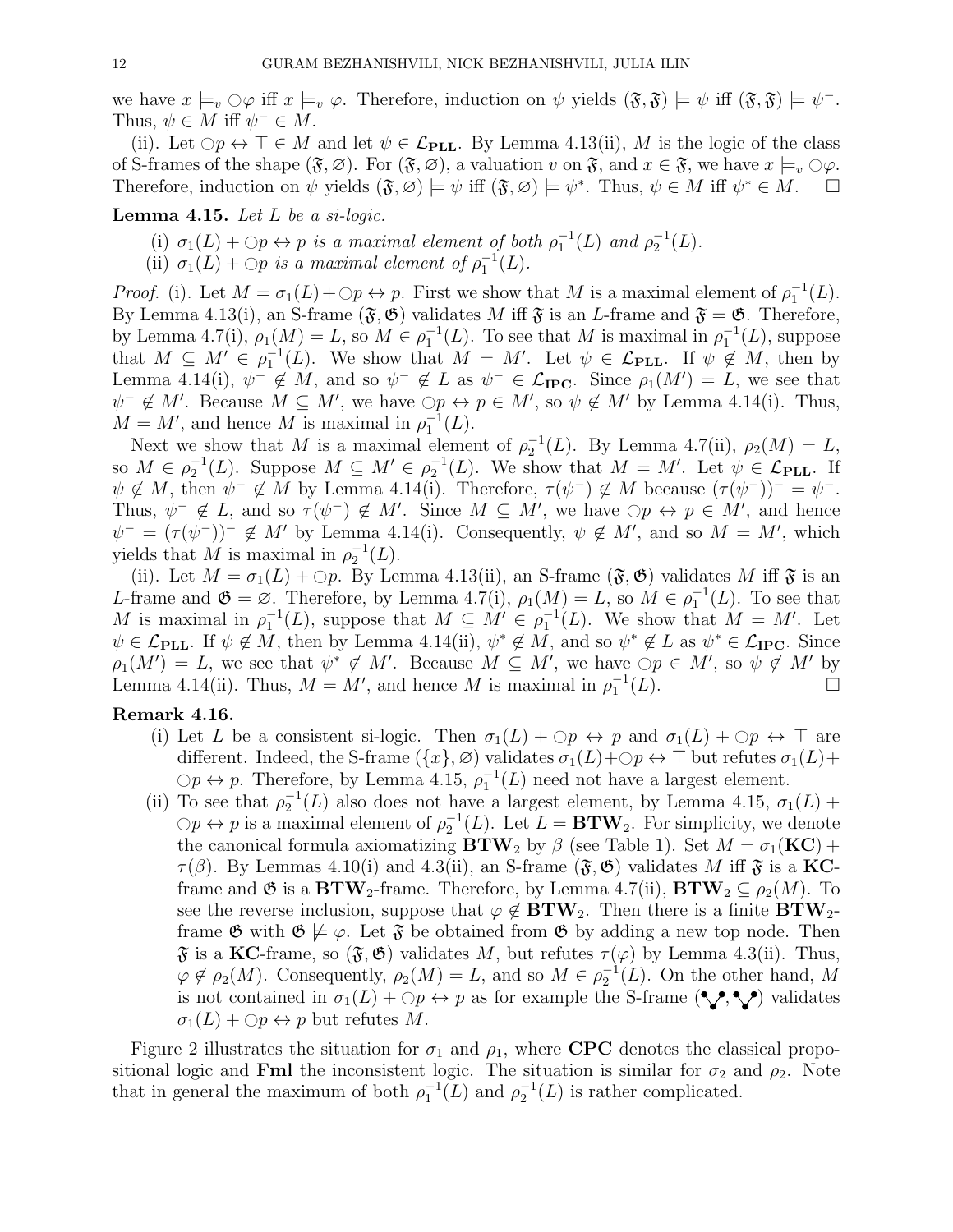

FIGURE 2

We are ready to obtain a new characterization of subframe si-logics.

**Theorem 4.17.** For a si-logic  $L$ , the following are equivalent:

- (i) L is a subframe logic.
- (ii)  $\sigma_2(L) \subseteq \sigma_1(L)$ .
- (iii)  $\sigma_2(L) + {\varphi \mid \varphi \in L} = \sigma_1(L)$ .
- (iv)  $\rho_2 \sigma_1(L) = L$ .
- (v)  $\sigma_1(L)$  is closed under the rule  $\varphi/\tau(\varphi)$  for every  $\varphi \in \mathcal{L}_{\text{IPC}}$ .

*Proof.* (i)⇒(ii). Suppose  $(\mathfrak{F}, \mathfrak{G})$  is an S-frame such that  $(\mathfrak{F}, \mathfrak{G}) \models \sigma_1(L)$ . By Lemma 4.10(i),  $\mathfrak{F} \models L$ . Since L is a subframe logic,  $\mathfrak{G} \models L$ . Therefore, by Lemma 4.10(ii),  $(\mathfrak{F}, \mathfrak{G}) \models \sigma_2(L)$ . Thus,  $\sigma_2(L) \subseteq \sigma_1(L)$ .

 $(ii) \Rightarrow (iii)$ . This is obvious.

(iii)⇒(iv). By Lemmas 4.12(ii) and 4.7(ii),  $L = \rho_2 \sigma_2(L) = \text{Log}(\{\mathfrak{G} \mid (\mathfrak{F}, \mathfrak{G}) \models \sigma_2(L)\})$  and  $\rho_2\sigma_1(L) = \text{Log}(\{\mathfrak{G} \mid (\mathfrak{F}, \mathfrak{G}) \models \sigma_1(L)\})$ . Therefore, it is sufficient to show that  $\{\mathfrak{G} \mid (\mathfrak{F}, \mathfrak{G}) \models$  $\sigma_2(L)$  = { $\mathfrak{G} \mid (\mathfrak{F}, \mathfrak{G}) \models \sigma_1(L)$ . The inclusion  $\supseteq$  is immediate from (iii). For the reverse inclusion, suppose that  $(\mathfrak{F},\mathfrak{G}) \models \sigma_2(L)$ . By Lemma 4.10(ii),  $\mathfrak{G} \models L$ , so  $(\mathfrak{G},\mathfrak{G}) \models \sigma_1(L)$  by Lemma 4.10(i). Thus,  $\mathfrak{G} \in {\mathfrak{G} \mid (\mathfrak{F}, \mathfrak{G}) \models \sigma_1(L)}.$ 

(iv)⇒(v). Suppose that there is  $\varphi \in \mathcal{L}_{\text{IPC}}$  such that  $\varphi \in \sigma_1(L)$  but  $\tau(\varphi) \notin \sigma_1(L)$ . Then there is an S-frame  $(\mathfrak{F}, \mathfrak{G})$  with  $(\mathfrak{F}, \mathfrak{G}) \models \sigma_1(L)$  and  $(\mathfrak{F}, \mathfrak{G}) \not\models \tau(\varphi)$ . By Lemma 4.7(ii),  $(\mathfrak{F},\mathfrak{G}) \models \sigma_1(L)$  implies  $\mathfrak{G} \models \rho_2\sigma_1(L) = L$ , and by Lemma 4.3(ii),  $(\mathfrak{F},\mathfrak{G}) \not\models \tau(\varphi)$  implies  $\mathfrak{G} \not\models \varphi$ . Therefore,  $\varphi \not\in L$ , contradicting  $\varphi \in \sigma_1(L)$ .

 $(v) \Rightarrow$  (i). Let  $\mathfrak F$  be an L-frame and  $\mathfrak G$  be a subframe of  $\mathfrak F$ . By Lemma 4.10(i),  $(\mathfrak F, \mathfrak G)$   $\models$  $\sigma_1(L)$ . By (v),  $(\mathfrak{F}, \mathfrak{G}) \models \tau(\varphi)$  for each  $\varphi \in \mathcal{L}_{\text{IPC}}$  such that  $\varphi \in \sigma_1(L)$ . Therefore,  $(\mathfrak{F}, \mathfrak{G}) \models$  $\tau(\varphi)$  for each  $\varphi \in L$ . Thus,  $\mathfrak{G} \models L$  by Lemma 4.3(ii), and we conclude that L is a subframe  $logic.$ 

**Remark 4.18.** In general,  $\sigma_1(L) \nsubseteq \sigma_2(L)$ . In fact, for any consistent si-logic L, from  $\sigma_1(L) \subset \sigma_2(L)$  it follows that  $L = \text{IPC}$ . To see this, suppose  $L \neq \text{IPC}$ . Then there is a finite frame  $\mathfrak F$  that refutes L. Pick a point in  $\mathfrak F$  and let  $\mathfrak G$  be the subframe of  $\mathfrak F$  consisting of the point. Clearly  $\mathfrak G$  is an *L*-frame. Therefore, by Lemma 4.10(ii),  $(\mathfrak F,\mathfrak G)\models\sigma_2(L)$ . On the other hand, by Lemma 4.10(i),  $(\mathfrak{F}, \mathfrak{G}) \not\models \sigma_1(L)$ . Thus,  $\sigma_1(L) \not\subseteq \sigma_2(L)$ .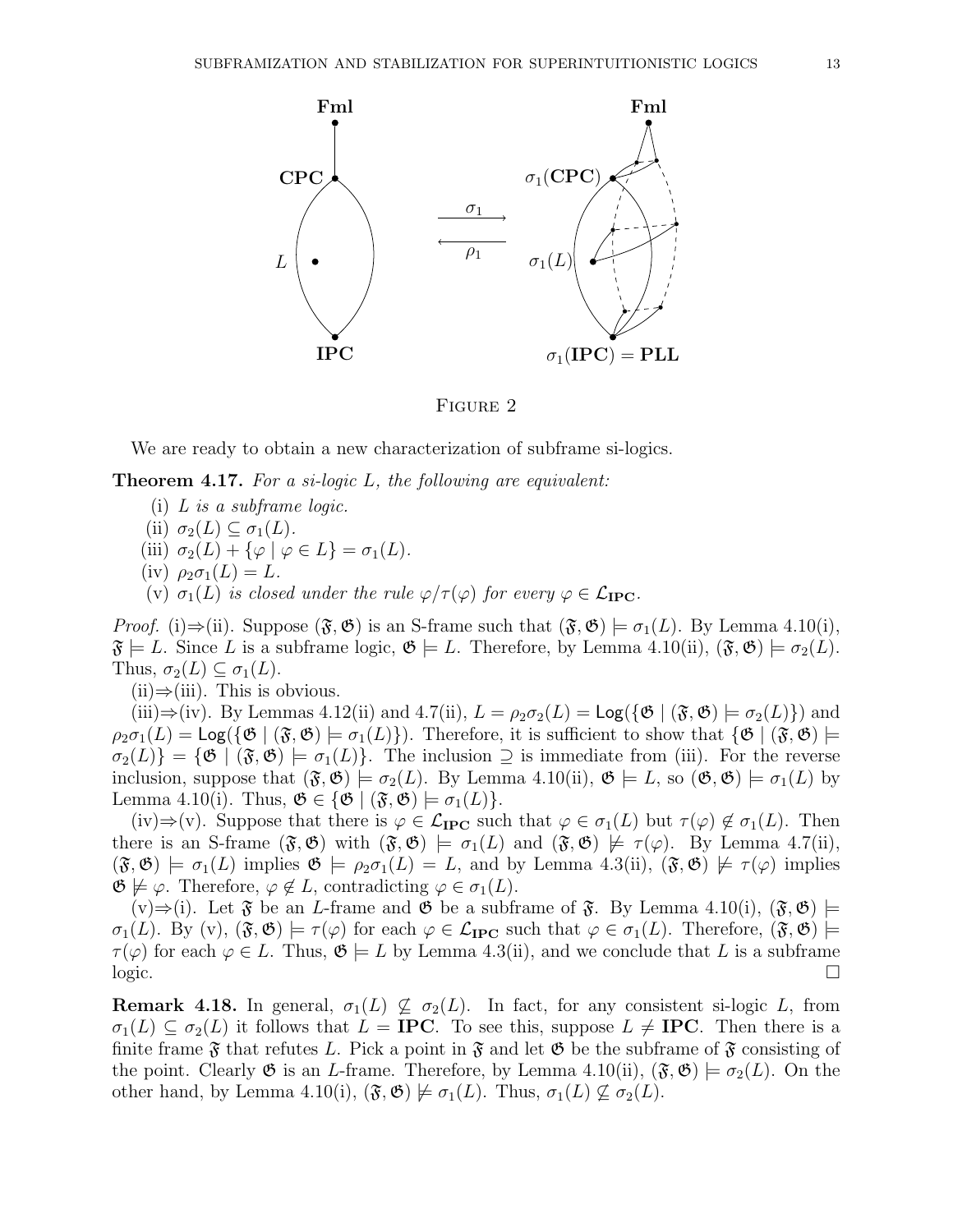As a consequence of Theorem 4.17, we obtain the following characterization of the downward subframization of a si-logic.

**Theorem 4.19.** Let L be a si-logic. Then  $\mathsf{Subf}_{\perp}(L) = \rho_2 \sigma_1(L)$ .

*Proof.* Let  $\mathfrak G$  be an Esakia frame. By Lemma 4.7(ii),  $\mathfrak G \models \rho_2 \sigma_1(L)$  iff there is an Esakia frame  $\mathfrak{F}$  such that  $(\mathfrak{F}, \mathfrak{G}) \models \sigma_1(L)$ . By Lemma 4.10(i),  $(\mathfrak{F}, \mathfrak{G}) \models \sigma_1(L)$  iff  $\mathfrak{F} \models L$ . Therefore,  $\mathfrak{G} \models \rho_2\sigma_1(L)$  iff  $\mathfrak{G}$  is a subframe of some  $\mathfrak{F} \models L$ . Thus, by Proposition 3.4(i),  $\rho_2\sigma_1(L)$  =  $\mathsf{Subf}_\downarrow(L).$   $\Box$ 

### Remark 4.20.

- (i) Let L be a si-logic and  $\varphi \in \mathcal{L}_{\text{IPC}}$ . By Theorem 4.19,  $\varphi \in \text{Subf}_{\downarrow}(L)$  iff  $\tau(\varphi) \in$  $\sigma_1(\mathbf{PLL})$ . Therefore, if  $\sigma_1(\mathbf{PLL})$  is decidable, then so is  $\mathsf{Subf}_\downarrow(L)$ .
- (ii) In contrast to Theorem 4.19, for every si-logic L, we have  $\rho_1 \sigma_2(L) = \text{IPC}$ . Indeed, suppose L is a si-logic and  $\mathfrak F$  is an Esakia frame. By Lemma 4.7(i),  $\mathfrak F \models \rho_1 \sigma_2(L)$ iff there is a subframe  $\mathfrak{G}$  of  $\mathfrak{F}$  such that  $(\mathfrak{F}, \mathfrak{G}) \models \sigma_2(L)$ . By Lemma 4.10(ii),  $(\mathfrak{F},\mathfrak{G}) \models \sigma_2(L)$  iff  $\mathfrak{G} \models L$ . Therefore,  $\mathfrak{F} \models \rho_1 \sigma_2(L)$  iff  $\mathfrak{G} \models L$  for some subframe  $\mathfrak{G}$  of  $\mathfrak{F}$ . Now every frame contains the empty frame as a subframe and since the empty frame is an L-frame, we conclude that every frame validates  $\rho_1 \sigma_2(L)$ . Thus,  $\rho_1 \sigma_2(L) = \text{IPC}.$

**Remark 4.21.** We recall that a subframe  $\mathfrak{G}$  of an Esakia frame  $\mathfrak{F}$  is *cofinal* provided it contains the maximum of  $\mathfrak{F}$ . Cofinal subframes of an Esakia frame  $\mathfrak{F}$  correspond to *dense* nuclei on the dual Heyting algebra A of  $\mathfrak{F}$ , where we recall that a nucleus j is dense if  $j0 = 0$ . Since being a dense nucleus can be expressed by adding  $\bigcirc \neg \bot$  to PLL, the correspondence between subframe logics and extensions of PLL discussed in this section extends to the correspondence between cofinal subframe logics and extensions of  $PLL + \bigcirc \neg \bot$ .

#### 5. Stable logics and stabilization

Another well-behaved class of si-logics, along with subframe logics, is that of stable logics of [5]. In this section we define upward and downward stabilizations of si-logics, which are stable analogues of upward and downward subframizations of Section 3, and obtain their semantic and syntactic characterizations. For the syntactic characterization, we make use of the stable canonical formulas of [5].

A continuous map  $f : \mathfrak{F} \to \mathfrak{G}$  between Esakia frames is called *stable* provided it is order preserving  $(x \leq y$  implies  $f(x) \leq f(y)$ , and  $\mathfrak{G}$  is a *stable image* of  $\mathfrak{F}$  provided there is an onto stable map  $f : \mathfrak{F} \to \mathfrak{G}$ . It is easy to see that stable images of rooted frames are rooted.

**Definition 5.1.** A si-logic  $L$  is *stable* provided its rooted frames are closed under stable images (that is, if  $\mathfrak{F}$  is an L-frame, then so is every stable image of  $\mathfrak{F}$ ).

Remark 5.2. Definition 5.1 is slightly different from [5, Def. 6.6] but it follows from [8, Thm. 5.3] that the two are equivalent.

In [5, Thm. 6.8] it is shown that every stable logic has the finite model property. We will require the following characterization of stable logics.

Proposition 5.3. For a si-logic L, the following are equivalent.

- $(i)$  L is stable.
- (ii)  $L$  is the logic of a class of frames closed under stable images.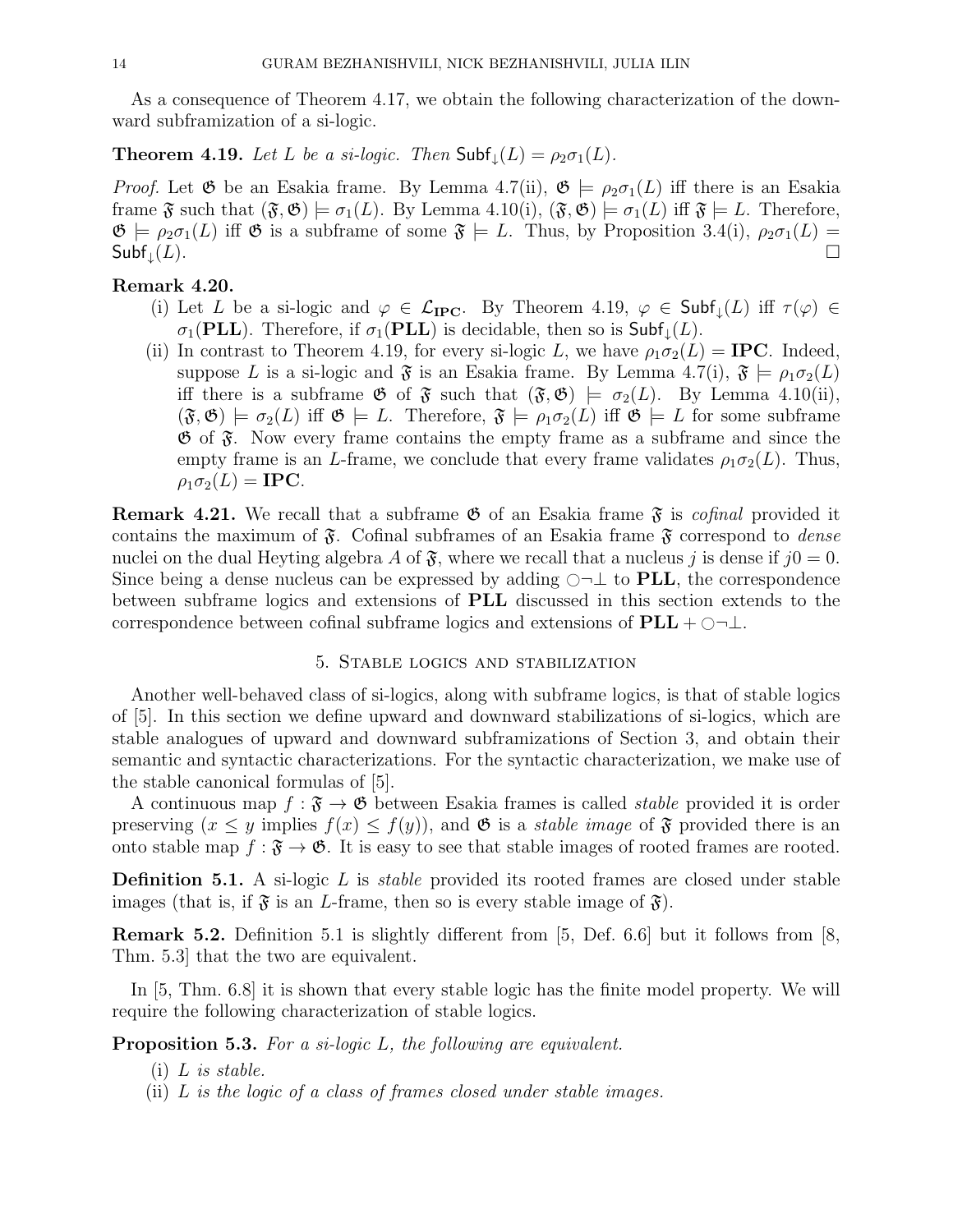*Proof.* The equivalence of (i) and (ii) is proved in [8, Thm. 5.3]. It is clear that (i) implies (iii). It is left to show that (iii) implies (i). Let  $\mathfrak{F}$  be a rooted L-frame and let  $\mathfrak{G}$  be a stable image of  $\mathfrak{F}$ . If  $\mathfrak{G}$  is not an L-frame, then  $\mathfrak{G} \not\models \varphi$  for some  $\varphi \in L$ . By [5, Lem. 3.6], there is a finite stable image  $\mathfrak{H}$  of  $\mathfrak{G}$  such that  $\mathfrak{H} \not\models \varphi$ . Therefore,  $\mathfrak{H}$  is a finite stable image of  $\mathfrak{F}$ . By (iii),  $\mathfrak{H}$  is an L-frame, contradicting  $\mathfrak{H} \not\models \varphi$ . Thus,  $\mathfrak{G}$  is an L-frame, and hence L is stable,  $y$ ielding (i).

Let  $\Lambda_{\text{Stab}}$  be the collection of all stable logics.

**Lemma 5.4.**  $\Lambda_{\text{Stab}}$  is a complete sublattice of  $\Lambda(\text{IPC})$ .

*Proof.* Let  $\{L_i \mid i \in I\}$  be a family of stable logics. Then the classes of rooted  $L_i$ -frames are stable. Therefore, so are  $\bigcap_i {\{\mathfrak{F} \mid \mathfrak{F} \text{ is a rooted } L_i\text{-frame}\}\text{ and } \bigcup_i {\{\mathfrak{F} \mid \mathfrak{F} \text{ is a rooted } L_i\text{-frame}\}}.$ The intersection of all  $L_i$ -frames is exactly the class of all  $(\bigvee_i L_i)$ -frames. Since every logic is characterized by its rooted frames,  $\bigvee_i L_i$  is characterized by  $\bigcap_i {\mathfrak{F}} \mid {\mathfrak{F}}$  is a rooted  $L_i$ -frame}. Thus, by Proposition 5.3,  $\bigvee_i L_i$  is stable. The logic  $\bigwedge_i L_i$  is characterized by  $\bigcup_i {\mathfrak{F}}$  $\mathfrak F$  is a rooted  $L_i$ -frame} (see, e.g., [11, Sec. 4]). Therefore,  $\bigwedge_i L_i$  is also stable. Thus,  $\Lambda_{\operatorname{Stab}}$ is a complete sublattice of  $\Lambda(\text{IPC})$ .

Lemma 5.4 allows us to define the least and greatest stable neighbors of a given si-logic.

**Definition 5.5.** For a si-logic  $L$ , define the *downward stabilization of*  $L$  as

$$
\mathrm{Stab}_{\downarrow}(L) := \bigvee \{ L' \in \Lambda_{\mathrm{Stab}} \mid L' \subseteq L \}
$$

and the upward stabilization of L as

$$
\mathrm{Stab}_{\uparrow}(L) := \bigwedge \{ L' \in \Lambda_{\mathrm{Stab}} \mid L \subseteq L' \}.
$$

The following lemma is obvious.

**Lemma 5.6.** Stab<sub>↓</sub> is an interior operator and Stab<sub>↑</sub> is a closure operator on the lattice of si-logics.

We next give a semantic characterization of upward and downward stabilizations.

### Proposition 5.7. Let L be a si-logic.

- (i)  $\text{Stab}_{\perp}(L) = \text{Log}(\{\mathfrak{G} \mid \mathfrak{G} \text{ is a stable image of a rooted } L\text{-frame }\mathfrak{F}\}).$
- (ii)  $\text{Stab}_{\uparrow}(L) = \text{Log}(\{\mathfrak{F} \mid \mathfrak{F} \text{ is finite rooted and } \mathfrak{G} \models L \text{ for every stable image } \mathfrak{G} \text{ of } \mathfrak{F} \}).$

*Proof.* (i). Let  $K = {\mathfrak{G} \mid \mathfrak{G}}$  is a stable image of a rooted L-frame  $\mathfrak{F}$ . Then K is closed under stable images, so  $Log(K)$  is a stable logic. Since K contains the class of rooted Lframes,  $Log(K) \subseteq L$ . Let L' be a stable logic contained in L. Then the class K' of rooted  $L'$ -frames contains the class of rooted  $L$ -frames and is closed under stable images. Therefore,  $K \subseteq K'$ , and so  $L' \subseteq \mathsf{Log}(K)$ . Thus,  $\mathsf{Log}(K)$  is the largest stable logic contained in L.

(ii). Let  $K = {\mathfrak{F} \mid \mathfrak{F}}$  is finite rooted and  $\mathfrak{G} \models L$  for every stable image  $\mathfrak{G}$  of  $\mathfrak{F} \nbrace$ . Then K is closed under stable images, so  $\textsf{Log}(K)$  is a stable logic. Since K is contained in the class of rooted L-frames,  $L \subseteq \text{Log}(K)$ . Let L' be a stable logic extending L, and let  $\mathfrak{F}$  be a finite rooted L'-frame. Since L' is stable, all stable images of  $\mathfrak{F}$  are L'-frames, and hence also L-frames. Therefore,  $\mathfrak{F} \in K$ . Since L' is stable, L' is the logic of its finite rooted frames. Thus,  $\text{Log}(K) \subseteq L'$ , and so  $\text{Log}(K)$  is the least stable extension of L.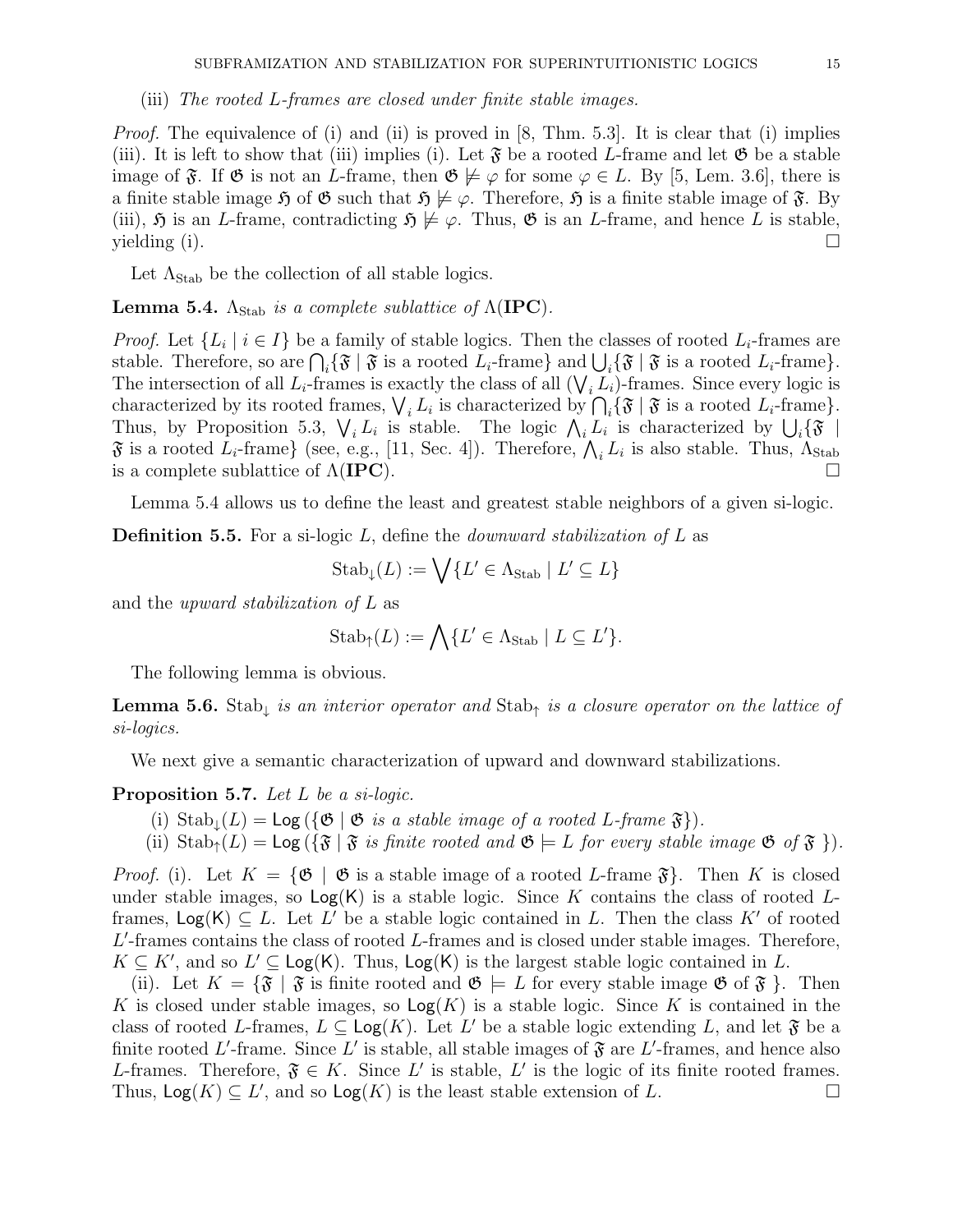For a syntactic characterization of  $\text{Stab}_{\perp}(L)$  and  $\text{Stab}_{\uparrow}(L)$ , we briefly recall the definition and main properties of the stable canonical formulas of [5]. Let  $\mathfrak{F}$  be a finite rooted frame and  $\mathfrak D$  be a family of upsets of  $\mathfrak F$ , called *closed domains*. Suppose  $\mathfrak G$  is an Esakia frame. We say that a stable map f from  $\mathfrak G$  onto  $\mathfrak F$  satisfies the *closed domain condition* (CDC) for  $\mathfrak D$ provided

$$
\uparrow f(x) \cap d \neq \emptyset \Rightarrow f[\uparrow x] \cap d \neq \emptyset \text{ for all } d \in \mathfrak{D}.
$$

As was shown in [5], each such pair  $(\mathfrak{F}, \mathfrak{D})$  gives rise to the *stable canonical formula*  $\gamma(\mathfrak{F}, \mathfrak{D})$ such that for each Esakia frame  $\mathfrak{G}$ ,

> $\mathfrak{G} \not\models \gamma(\mathfrak{F}, \mathfrak{D})$  iff there are a point-generated subframe  $\mathfrak{H}$  of  $\mathfrak{G}$  and a stable onto map  $f : \mathfrak{H} \to \mathfrak{F}$  satisfying CDC for  $\mathfrak{D}$ .

Moreover, stable canonical formulas axiomatize all si-logics. Stable canonical formulas of the form  $\gamma(\mathfrak{F}, \varnothing)$  are called *stable formulas*, and are denoted  $\gamma(\mathfrak{F})$ . As follows from the above,

> $\mathfrak{G} \not\models \gamma(\mathfrak{F})$  iff there are a point-generated subframe  $\mathfrak{H}$  of  $\mathfrak{G}$  and a stable onto map  $f : \mathfrak{H} \to \mathfrak{F}$ .

By [5, Thm. 6.11], a si-logic  $L$  is stable iff  $L$  is axiomatizable by stable formulas.

**Proposition 5.8.** Let  $L = \text{IPC} + \{ \gamma(\mathfrak{F}_i, \mathfrak{D}_i) \mid i \in I \}$  be a si-logic.

- (i)  $\text{Stab}_{\perp}(L) = \text{IPC} + \{ \gamma(\mathfrak{F}) \mid L \vdash \gamma(\mathfrak{F}) \}.$
- (ii)  $\text{Stab}_{\uparrow}(L) = \text{IPC} + \{ \gamma(\mathfrak{F}_i) \mid i \in I \}.$

*Proof.* (i). By [5, Thm. 6.11], **IPC** + { $\gamma(\mathfrak{F})$  |  $L \vdash \gamma(\mathfrak{F})$ } is the largest stable logic contained in L. Therefore,  $\text{Stab}_{\perp}(L) = \text{IPC} + {\gamma(\mathfrak{F}) | L \vdash \gamma(\mathfrak{F})}.$ 

(ii). Let  $M = \text{IPC} + {\gamma(\mathfrak{F}_i) \mid i \in I}$ , and let  $\mathfrak{G}$  be a rooted M-frame. Then  $\mathfrak{G} \models \gamma(\mathfrak{F}_i)$  for all  $i \in I$ . Thus,  $\mathfrak{G} \models \gamma(\mathfrak{F}_i, \mathfrak{D}_i)$  for all  $i \in I$  as can easily be seen by the semantic description of the formulas. Therefore,  $\mathfrak{G}$  is an *L*-frame, and so  $L \subseteq M$ . Since M is axiomatized by stable formulas, M is a stable logic. Suppose L' is a stable extension of L, and  $\mathfrak{G}$  is a rooted L'-frame. If  $\mathfrak{G} \not\models \gamma(\mathfrak{F}_i)$  for some  $i \in I$ , then  $\mathfrak{F}_i$  is a stable image of some point-generated subframe  $\mathfrak H$  of  $\mathfrak G$ . Therefore,  $\mathfrak F_i$  is an L'-frame. But  $\mathfrak F_i$  is not an L-frame, which contradicts to L' being an extension of L. Thus,  $\mathfrak{G} \models \gamma(\mathfrak{F}_i)$  for all  $i \in I$ , and so  $M \subseteq L'$ . Consequently, M is the least stable extension of L, and hence  $\text{Stab}_{\uparrow}(L) = M$ .

**Remark 5.9.** If a si-logic L is axiomatized by a set of formulas  $\Gamma$ , then  $\text{Stab}_{\uparrow}(L)$  can be calculated effectively as follows: First use [5, Thm. 3.7] to transform  $\Gamma$  into an equivalent set of stable canonical formulas; then delete the additional parameters  $\mathfrak{D}_i$  in the resulting canonical formulas; and finally apply Proposition 5.8(ii). We will come back to this issue at the end of Section 6.

Remark 5.10. By restricting Wolter's describable operations (cf. Remark 3.8) to the class of rooted Esakia frames, we can obtain an alternative proof of Theorem 5.8. For a rooted Esakia frame  $\mathfrak{G}$ , let  $\mathbf{C}(\mathfrak{G}) = \{ \mathfrak{H} \mid \mathfrak{H} \text{ is a stable image of } \mathfrak{G} \}$ . We show that

(9) 
$$
\mathfrak{G} \models \gamma(\mathfrak{F}) \text{ iff } \mathbf{C}(\mathfrak{G}) \models \gamma(\mathfrak{F}, \mathfrak{D}).
$$

The left to right direction is obvious. For the right to left direction, suppose  $\mathfrak{G} \not\models \gamma(\mathfrak{F})$ . Since  $\mathfrak{G}$  is rooted, it follows from [8, Prop. 5.1] that  $\mathfrak{F}$  is a stable image of  $\mathfrak{G}$ . Therefore,  $\mathfrak{F} \in \mathbf{C}(\mathfrak{G})$ . Thus, since  $\mathfrak{F} \not\models \gamma(\mathfrak{F}, \mathfrak{D})$ , we conclude that  $\mathbf{C}(\mathfrak{G}) \not\models \gamma(\mathfrak{F}, \mathfrak{D})$ . Set  $(\gamma(\mathfrak{F}, \mathfrak{D}))^c = \gamma(\mathfrak{F})$ . Because every logic is characterized by its rooted Esakia frames, Wolter's result applied to Proposition 5.7 yields an alternative proof of Theorem 5.8.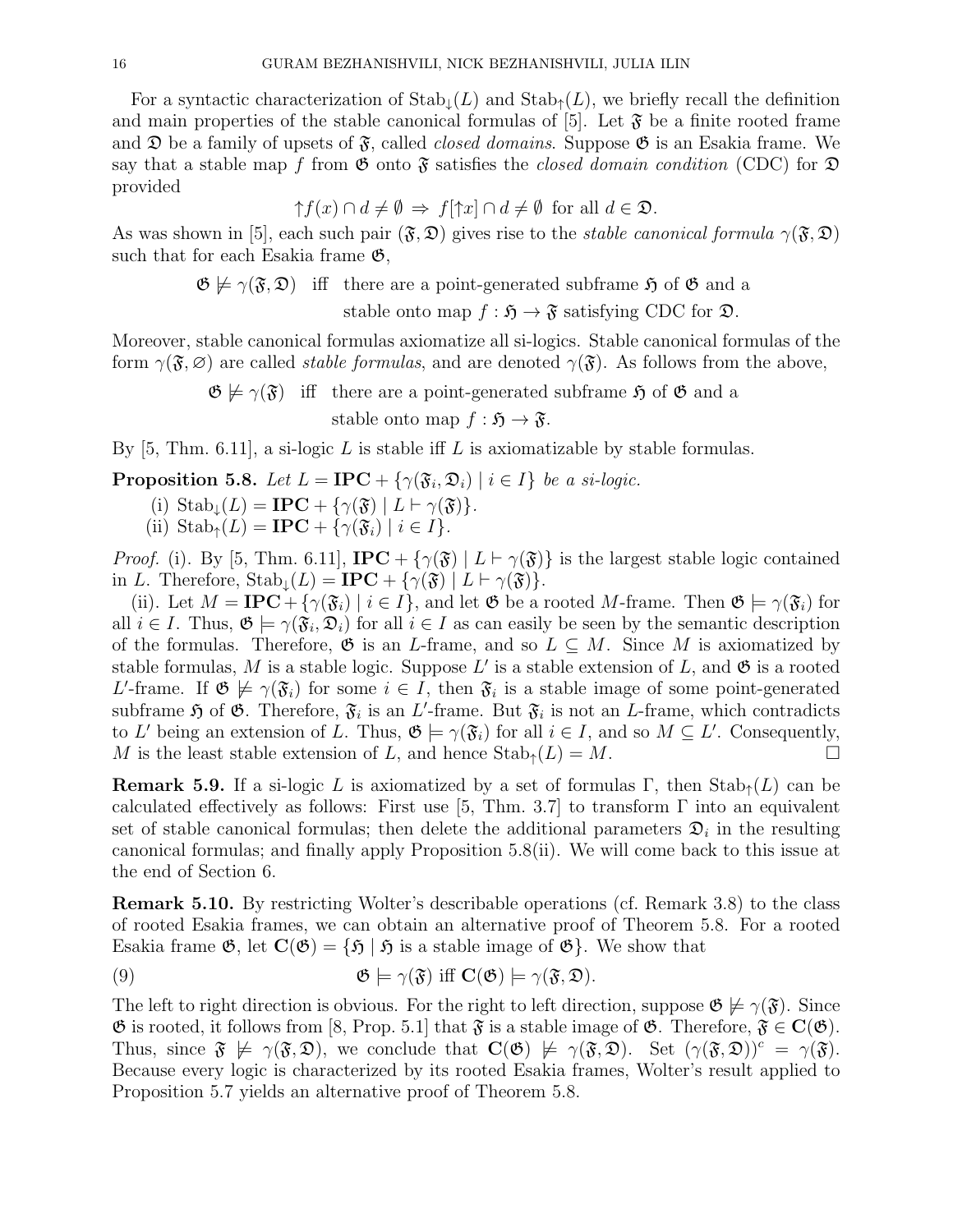

#### FIGURE 3

We conclude this section by giving several examples of upward and downward stabilizations of si-logics. In addition to the si-logics from Section 3, we consider the following si-logics.

- The logics  $\mathbf{BD}_n$  of finite rooted frames of depth  $\leq n$ .
- The logics  $\mathbf{BC}_n$  of finite rooted frames of cardinality  $\leq n$ .

### Proposition 5.11.

- (i)  $\text{Stab}_{\downarrow}(\mathbf{BD}_n) = \mathbf{IPC}$  and  $\text{Stab}_{\uparrow}(\mathbf{BD}_n) = \mathbf{BC}_n$  for all  $n \geq 2$ .
- (ii) If L is consistent and has the disjunction property, then  $\text{Stab}_{\perp}(L) = \text{IPC}$ .
- (iii)  $\text{Stab}_{\downarrow}(\mathbf{T}_n) = \textbf{IPC}$  and  $\text{Stab}_{\uparrow}(\mathbf{T}_n) = \textbf{BW}_n$  for all  $n \geq 2$ .

*Proof.* (i). First we show that  $\text{Stab}_{\perp}(\mathbf{BD}_n) = \text{IPC}$  for all  $n \geq 2$ . Since  $\text{BD}_n \subseteq \text{BD}_2$  for all  $n \geq 2$ , it suffices to show that  $Stab_{\perp}(\mathbf{BD}_2) = \mathbf{IPC}$ . Let  $\mathfrak{F}$  be a finite rooted frame. Suppose  $\mathfrak F$  has at most  $n+1$  elements, and  $\mathfrak F_n$  is the *n*-fork shown in Figure 3. Mapping the root of  $\mathfrak{F}_n$  to the root of  $\mathfrak{F}$  and the top nodes of  $\mathfrak{F}_n$  surjectively onto the other nodes of  $\mathfrak F$  defines a stable map from  $\mathfrak F_n$  onto  $\mathfrak F$ . Since  $\mathfrak F_n$  is a  $BD_2$ -frame, by Proposition 5.7(i),  $\mathfrak{F} = \text{Stab}_{\perp}(\mathbf{BD}_2)$  for every finite rooted frame  $\mathfrak{F}$ . Thus,  $\text{Stab}_{\perp}(\mathbf{BD}_2) = \text{IPC}$ .

Next we show that  $\text{Stab}_{\uparrow}(\mathbf{BD}_n) = \mathbf{BC}_n$  for all  $n \geq 2$ . Suppose  $\mathfrak{F}$  is a finite rooted frame. If  $\mathfrak F$  has no more than n elements, then every stable image of  $\mathfrak F$  also has no more than n elements. Therefore, every stable image of  $\mathfrak{F}$  is a  $BC_n$ -frame. On the other hand, if  $\mathfrak{F}$  has at least  $n + 1$  elements, then we can define a stable map from  $\mathfrak{F}$  on the  $(n + 1)$ -chain  $\mathfrak{C}_{n+1}$ (see Figure 3) as follows: Map the root r of  $\mathfrak{F}$  to the root of  $\mathfrak{C}_{n+1}$ ; map the immediate successors of r on top of each other; continue this process with the immediate successors of the immediate successors of r, and so on; if you run out of points in  $\mathfrak{C}_{n+1}$ , then map the remaining points to the top node of  $\mathfrak{C}_{n+1}$ . Since  $\mathfrak{C}_{n+1}$  is not a  $BD_n$ -frame,  $\mathfrak{F}$  has a stable image refuting  $BD_n$ . Thus, by Proposition 5.7(ii),  $\text{Stab}_{\uparrow}(BD_n) = BC_n$ .

(ii). Suppose L is consistent and has the disjunction property. By  $[11, Thm. 15.5]$ , if  $\mathfrak{F}_1, \mathfrak{F}_2$  are rooted L-frames, then their disjoint union  $\mathfrak{F}_1 \sqcup \mathfrak{F}_2$  is a generated subframe of some rooted L-frame. This implies that for every n, there is a rooted L-frame  $\mathfrak{F}$  containing at least n maximal points. To see this, since L is consistent, the one-point frame  $\mathfrak{F}_1$  is an L-frame. Therefore,  $\mathfrak{F}_1 \sqcup \mathfrak{F}_1$  is a generated subframe of some rooted L-frame  $\mathfrak{F}_2$ . Clearly  $\mathfrak{F}_2$ has at least 2 maximal points. By the same argument,  $\mathfrak{F}_2 \sqcup \mathfrak{F}_2$  is a generated subframe of some rooted L-frame  $\mathfrak{F}_3$  that has at least 4 maximal points. Continuing this process yields a rooted L-frame  $\mathfrak{F}$  with at least n maximal points, say  $\{x_1, x_2, \ldots x_n\}$ . We show that the *n*-fork  $\mathfrak{F}_n$  is a stable image of  $\mathfrak{F}$ . Separate  $x_1, \ldots, x_n$  by disjoint clopen upsets  $U_1, \ldots, U_n$ with  $x_i \in U_i$  for  $1 \leq i \leq n$ , and define a map  $f : \mathfrak{F} \to \mathfrak{F}_n$  by

$$
f(x) = \begin{cases} v_i & \text{if } x \in U_i \text{ for some } i \in I, \\ r & \text{otherwise,} \end{cases}
$$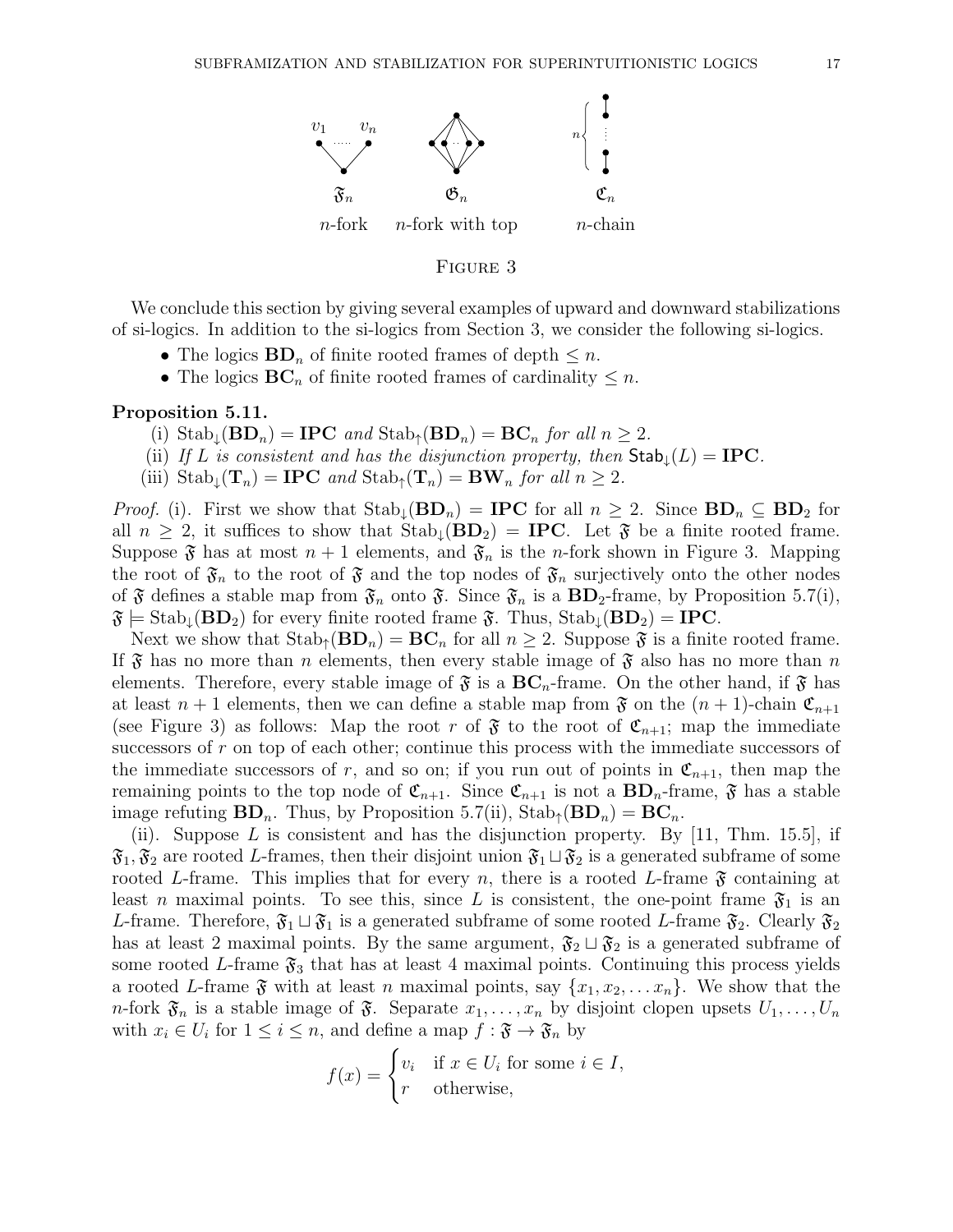where r is the root of  $\mathfrak{F}_n$ . It is straightforward to see that f is an onto stable map. Thus,  $\text{Stab}_{\downarrow}(L) \subseteq \text{BD}_2$ . Now apply (i) to conclude that  $\text{Stab}_{\downarrow}(L) = \text{IPC}$ .

(iii). Since  $\mathbf{T}_n$  is consistent and has the disjunction property for all  $n \geq 2$ , by (ii),  $Stab_{\perp}(T_n) = \text{IPC}$  for all  $n \geq 2$ .

Next we show that  $\text{Stab}_{\uparrow}(\mathbf{T}_n) = \mathbf{BW}_n$  for all  $n \geq 2$ . Let  $K = \{ \mathfrak{F} \mid \mathfrak{F} \text{ is finite rooted and } \mathfrak{F} \text{ is finite.} \}$  $\mathfrak{G} \models \mathbf{T}_n$  for every stable image  $\mathfrak{G}$  of  $\mathfrak{F}$ . By Proposition 5.7(ii),  $\mathrm{Stab}_{\uparrow}(\mathbf{T}_n) = \mathrm{Log}(K)$ . Let K' be the class of finite rooted frames of width  $\leq n$ . We show that  $K = K'$ . Let  $\mathfrak{F}$  be finite and rooted. If  $\mathfrak{F}$  is of width  $\leq n$ , then so are all its stable images (see [5, Thm. 7.3(2)]). Therefore,  $K' \subseteq K$ . Conversely, if  $\mathfrak{F}$  has width greater than n, then by [5, Thm. 7.5(3)], either the  $(n + 1)$ -fork or the  $(n + 1)$ -fork with top (see Figure 3) is a stable image of  $\mathfrak{F}$ . Since neither of these is a  $\mathbf{T}_n$ -frame,  $\mathfrak{F} \notin K$ . Thus,  $K = K'$ , and as  $\mathbf{BW}_n$  is the logic of  $K'$ , we conclude that  $\text{Stab}_{\uparrow}(\mathbf{T}_n) = \mathbf{BW}_n$ .

### 6. Stable logics and intuitionistic S4

As we saw in Section 4, there is a close connection between subframe logics and the propositional lax logic PLL. In this section we show that there is a close connection between stable logics and intuitionistic S4 [20]. Intuitionistic S4 is the least set of formulas of the propositional modal language containing **IPC**, the axioms  $\Box p \rightarrow p$ ,  $\Box p \rightarrow \Box \Box p$ ,  $\Box (p \rightarrow p)$  $q$ )  $\rightarrow$  ( $\Box p$   $\rightarrow$   $\Box q$ ), and closed under substitution, modus ponens, and necessitation. We denote it by IS4.

As was observed in [20], the algebraic semantics of **IS4** is provided by *interior Heyting* algebras, which are pairs  $(A, \Box)$ , where A is a Heyting algebra and  $\Box$  is an *interior operator* on A; that is,  $\Box$  is a unary function on A satisfying  $\Box a \leq a$ ,  $\Box a \leq \Box \Box a$ ,  $\Box (a \land b) = \Box a \land \Box b$ , and  $\Box 1 = 1$ . The fixpoints  $A_{\Box} := \{a \in A \mid \Box a = a\}$  form a bounded sublattice of A, which is also a Heyting algebra, where  $a \to a b = a$   $(a \to b)$ . In fact, interior Heyting algebras correspond to pairs  $(A, A_0)$  of Heyting algebras such that  $A_0$  is a bounded sublattice of A and the embedding  $A_0 \rightarrowtail A$  has a right adjoint (cf. [2, Sec. 3]).

Given such a pair  $(A, A_0)$ , let  $\mathfrak{F} = (X, \leq)$  be the Esakia frame of A and  $\mathfrak{G} = (Y, \leq)$  be the Esakia frame of  $A_0$ . Since the embedding  $A_0 \rightarrowtail A$  is a bounded lattice morphism, the dual map  $\pi : X \to Y$  is an onto stable map. Moreover, the right adjoint  $\Box : A \to A_0$  of the embedding  $A_0 \rightarrow A$  is dually described as follows: if U is a clopen upset of  $\mathfrak{F}$ , then  $\Box U = Y \setminus \downarrow \pi(X \setminus U)$ . Therefore, for each clopen U in X, we have that  $\downarrow \pi(U)$  is a clopen subset of Y. Thus, interior Heyting algebras correspond to pairs of Esakia frames  $(\mathfrak{F}, \mathfrak{G})$ and an onto stable map between them satisfying  $\downarrow \pi(U)$  is clopen in  $\mathfrak{G}$  for each clopen U in  $\mathfrak{F}$  (cf. [3]). This yields the following definition.

**Definition 6.1.** An *St-frame* (stable frame) is a pair  $(\mathfrak{F}, \mathfrak{G})$  such that  $\mathfrak{F} = (X, \leq)$  and  $\mathfrak{G} = (Y, \leq)$  are Esakia frames and  $\pi : X \to Y$  is an onto stable map satisfying  $\downarrow \pi(U)$  is clopen in  $Y$  for each clopen  $U$  in  $X$ .

The correspondence between interior Heyting algebras and St-frames allows us to interpret formulas of IS4 in St-frames. Let  $(\mathfrak{F}, \mathfrak{G})$  be an St-frame, where  $\mathfrak{F} = (X, \le)$  and  $\mathfrak{G} = (Y, \le)$ . We interpret propositional letters as clopen upsets of  $\mathfrak F$  and intuitionistic connectives as the corresponding operations in the Heyting algebra of clopen upsets of  $\mathfrak{F}$ . In addition,  $\square$  is interpreted as the corresponding unary function on the clopen upsets of  $\mathfrak{F}$ ; that is,  $\Box U = \pi^{-1}(Y \setminus \downarrow \pi(X \setminus U)).$  Therefore, if v is a valuation on  $(\mathfrak{F}, \mathfrak{G})$  and  $x \in X$ , then  $x \notin \Box v(\varphi)$  iff  $\pi(x) \in \Box \pi(X \setminus v(\varphi))$ , which happens iff there is  $z \in X \setminus v(\varphi)$  with  $\pi(x) \leq \pi(z)$ .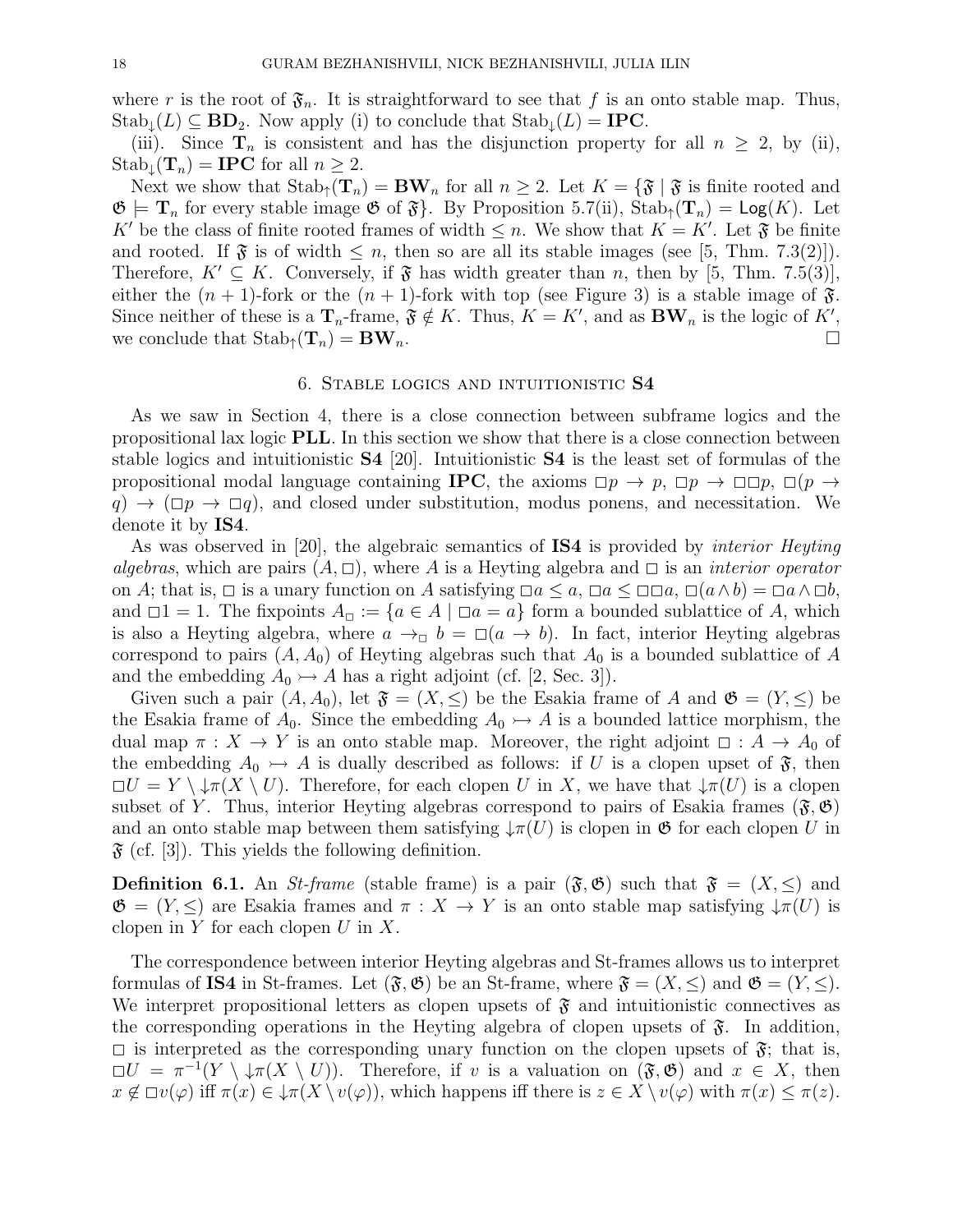Thus,

$$
x \models_v \Box \varphi
$$
 iff  $z \models_v \varphi$  for all  $z \in X$  with  $\pi(x) \leq \pi(z)$ .

We utilize the Gödel-McKinsey-Tarski translation to translate a formula  $\varphi$  of **IPC** into the formula  $t(\varphi)$  of **IS4** as follows:

- $t(p) = \Box p$  for a propositional letter p,
- $t(\perp) = \square \perp$ ,
- $t(\varphi \wedge \psi) = t(\varphi) \wedge t(\psi),$
- $t(\varphi \vee \psi) = t(\varphi) \vee t(\psi),$
- $t(\varphi \to \psi) = \Box(t(\varphi) \to t(\psi)).$

It is clear that for every  $\varphi \in \mathcal{L}_{\text{IPC}}$  and every interior Heyting algebra  $(A, \Box)$ , we have:

- (i)  $(A, \Box) \models \varphi$  iff  $A \models \varphi$ .
- (ii)  $(A, \Box) \models t(\varphi)$  iff  $A_{\Box} \models \varphi$ .

In dual terms we have:

**Lemma 6.2.** For every  $\varphi \in \mathcal{L}_{\text{IPC}}$  and every St-frame  $(\mathfrak{F}, \mathfrak{G}),$ 

- (i)  $(\mathfrak{F}, \mathfrak{G}) \models \varphi \text{ iff } \mathfrak{F} \models \varphi.$
- (ii)  $(\mathfrak{F}, \mathfrak{G}) \models t(\varphi)$  iff  $\mathfrak{G} \models \varphi$ .

As we saw in the previous section, a si-logic  $L$  is stable iff rooted  $L$ -frames are closed under stable images. It is known (see, e.g., [7, Thm. 8.6]) that rooted frames are characterized by the multi-conclusion disjunction rule  $p \vee q/p, q$ . Therefore, instead of working with logics above IS4, we will work with multi-conclusion consequence relations above IS4.

We recall (see, e.g., [18, 17, 8]) that a *multi-conclusion rule* is an expression of the form Γ/Δ, where Γ and Δ are finite sets of formulas. A multi-conclusion consequence relation over IS4 is a set  $S$  of multi-conclusion rules such that

- $\varphi/\varphi \in \mathcal{S}$ .
- $\varphi, \varphi \to \psi/\psi \in \mathcal{S}$ .
- $\bullet \varphi/\Box \varphi \in \mathcal{S}.$
- $/\varphi \in \mathcal{S}$  for each theorem  $\varphi$  of **IS4**.
- If  $\Gamma/\Delta \in \mathcal{S}$ , then  $\Gamma, \Gamma'/\Delta, \Delta' \in \mathcal{S}$ .
- If  $\Gamma/\Delta, \varphi \in \mathcal{S}$  and  $\Gamma, \varphi/\Delta \in \mathcal{S}$ , then  $\Gamma/\Delta \in \mathcal{S}$ .
- If  $\Gamma/\Delta \in \mathcal{S}$  and s is a substitution, then  $s(\Gamma)/s(\Delta) \in \mathcal{S}$ .

Let  $S_{\text{IS4}}$  be the multi-conclusion consequence relation over IS4 that in addition contains the disjunction rule  $p \vee q/p, q$ . Let also  $\Sigma(\mathcal{S}_{\text{IS4}})$  be the complete lattice of all multi-conclusion consequence relations extending  $S_{\text{IS4}}$ .

A multi-conclusion rule  $\Gamma/\Delta$  is *valid* on an interior Heyting algebra  $(A,\Box)$  if for every valuation v on A, from  $v(\gamma) = 1$  for every  $\gamma \in \Gamma$  it follows that  $v(\delta) = 1$  for some  $\delta \in \Delta$ . The validity of  $\Gamma/\Delta$  on an St-frame  $(\mathfrak{F}, \mathfrak{G})$  is defined similarly.

Consequence relations in  $\Sigma(\mathcal{S}_{\text{IS4}})$  correspond to universal classes of interior Heyting algebras whose underlying Heyting algebras are *well-connected*  $(a \vee b = 1$  implies  $a = 1$  or  $b = 1$ . Dually they are characterized by classes of St-frames  $(\mathfrak{F}, \mathfrak{G})$  such that  $\mathfrak{F}$  is rooted. We call such St-frames *rooted*. For a class K of rooted St-frames, let  $Con(\mathcal{K})$  be the set of multi-conclusion rules that are valid in K. Then  $Con(\mathcal{K}) \in \Sigma(\mathcal{S}_{\text{IS4}})$ .

Notation 6.3. From now on all St-frames are assumed to be rooted.

Definition 6.4. Let  $L \in \Lambda(\text{IPC})$  and  $S \in \Sigma(\mathcal{S}_{\text{IS4}})$ .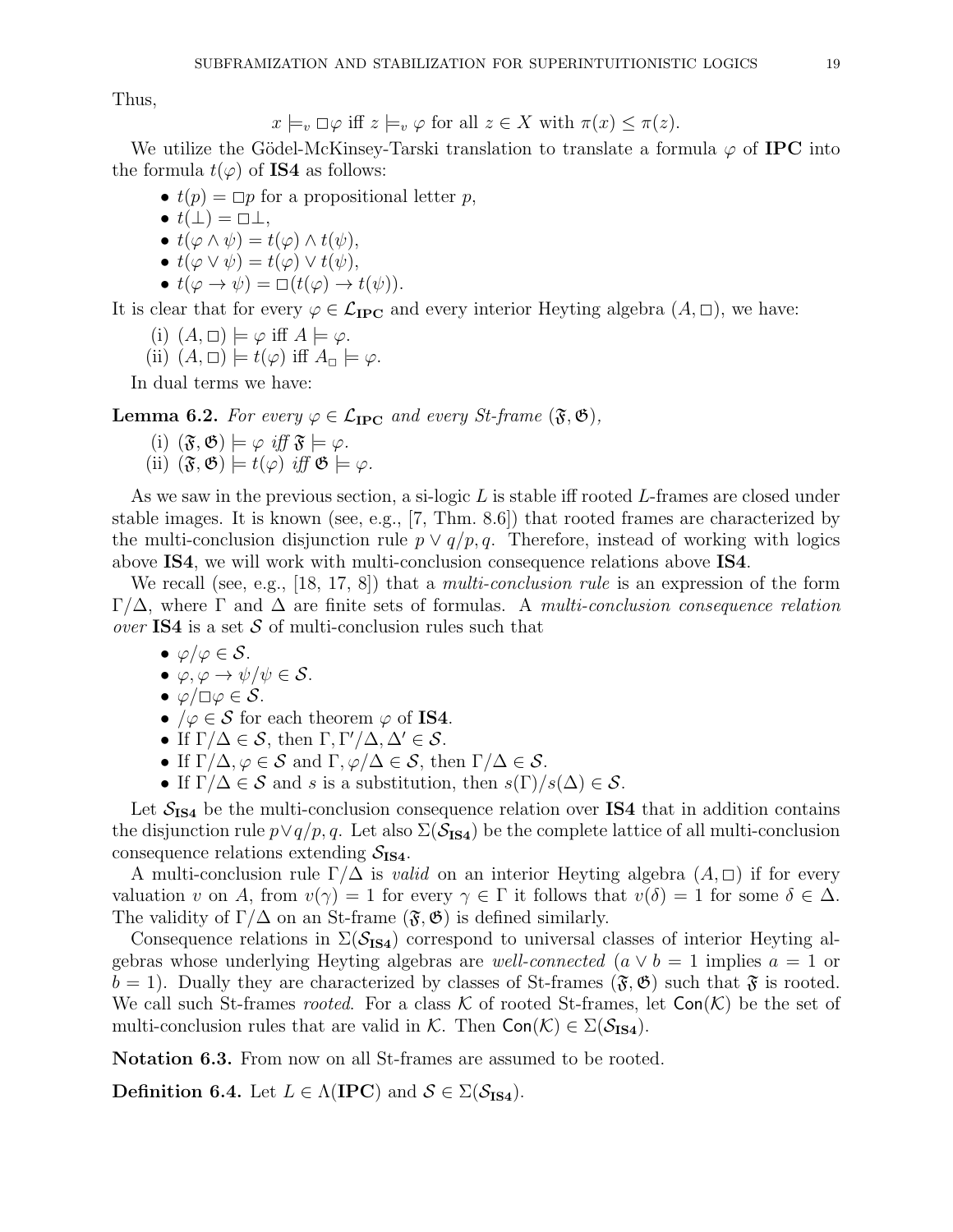(i) We say that L is the *intuitionistic fragment* of S if for all formulas  $\varphi \in \mathcal{L}_{\text{IPC}}$ ,

$$
\varphi \in L \text{ iff } / \varphi \in \mathcal{S}.
$$

(ii) We say that L is the *stable fragment* of S if for all formulas  $\varphi \in \mathcal{L}_{\text{IPC}}$ ,

 $\varphi \in L$  iff  $/t(\varphi) \in \mathcal{S}$ .

For  $S \in \Sigma(\mathcal{S}_{\text{IS4}})$ , we define

$$
\zeta_1(\mathcal{S}) = \{ \varphi \in \mathcal{L}_{\text{IPC}} \mid / \varphi \in \mathcal{S} \},
$$
  

$$
\zeta_2(\mathcal{S}) = \{ \varphi \in \mathcal{L}_{\text{IPC}} \mid / t(\varphi) \in \mathcal{S} \}.
$$

Lemma 6.5. Let  $S \in \Sigma(\mathcal{S}_{\text{IS4}})$ .

(i)  $\zeta_1(\mathcal{S})$  is the intuitionistic fragment of S and

$$
\zeta_1(\mathcal{S}) = \text{Log}\left(\{\mathfrak{F} \mid \exists \mathfrak{G} : (\mathfrak{F}, \mathfrak{G}) \text{ is an St-frame and } (\mathfrak{F}, \mathfrak{G}) \models \mathcal{S}\}\right).
$$

(ii)  $\zeta_2(\mathcal{S})$  is the stable fragment of S and

$$
\zeta_2(\mathcal{S}) = \text{Log}\left(\{\mathfrak{G} \mid \exists \mathfrak{F} : (\mathfrak{F}, \mathfrak{G}) \text{ is an St-frame and } (\mathfrak{F}, \mathfrak{G}) \models \mathcal{S}\}\right).
$$

*Proof.* (i). For  $\varphi \in \mathcal{L}_{\text{IPC}}$ , we have

$$
\varphi \in \text{Log}(\{\mathfrak{F} \mid \exists \mathfrak{G} : (\mathfrak{F}, \mathfrak{G}) \text{ is an St-frame and } (\mathfrak{F}, \mathfrak{G}) \models \mathcal{S}\})
$$
  
\n
$$
\Leftrightarrow \mathfrak{F} \models \varphi \text{ for all } (\mathfrak{F}, \mathfrak{G}) \models \mathcal{S}
$$
  
\n
$$
\Leftrightarrow \mathfrak{F} \models / \varphi \text{ for all } (\mathfrak{F}, \mathfrak{G}) \models \mathcal{S}
$$
  
\n
$$
\Leftrightarrow (\mathfrak{F}, \mathfrak{G}) \models / \varphi \text{ for all } (\mathfrak{F}, \mathfrak{G}) \models \mathcal{S}
$$
  
\n
$$
\Leftrightarrow / \varphi \in \mathcal{S}
$$
  
\n
$$
\Leftrightarrow \varphi \in \zeta_1(\mathcal{S}).
$$

Therefore,  $\zeta_1(\mathcal{S}) = \text{Log}(\{\mathfrak{F} \mid \exists \mathfrak{G} : (\mathfrak{F}, \mathfrak{G}) \text{ is an St-frame and } (\mathfrak{F}, \mathfrak{G}) \models \mathcal{S}\}\)$ . Thus,  $\zeta_1(\mathcal{S})$  is a si-logic, and so it is the intuitionistic fragment of  $S$ .

(ii). For  $\varphi \in \mathcal{L}_{\text{IPC}}$ , we have

$$
\varphi \in \text{Log}(\{\mathfrak{G} \mid \exists \mathfrak{F} : (\mathfrak{F}, \mathfrak{G}) \text{ is an St-frame and } (\mathfrak{F}, \mathfrak{G}) \models \mathcal{S}\})
$$
  
\n
$$
\Leftrightarrow \mathfrak{G} \models \varphi \text{ for all } (\mathfrak{F}, \mathfrak{G}) \models \mathcal{S}
$$
  
\n
$$
\Leftrightarrow \mathfrak{G} \models /\varphi \text{ for all } (\mathfrak{F}, \mathfrak{G}) \models \mathcal{S}
$$
  
\n
$$
\Leftrightarrow (\mathfrak{F}, \mathfrak{G}) \models /t(\varphi) \text{ for all } (\mathfrak{F}, \mathfrak{G}) \models \mathcal{S}
$$
  
\n
$$
\Leftrightarrow /t(\varphi) \in \mathcal{S}
$$
  
\n
$$
\Leftrightarrow \varphi \in \zeta_2(\mathcal{S}).
$$

Therefore,  $\zeta_2(\mathcal{S}) = \text{Log}(\{\mathfrak{G} \mid \exists \mathfrak{F} : (\mathfrak{F}, \mathfrak{G}) \text{ is an St-frame and } (\mathfrak{F}, \mathfrak{G}) \models \mathcal{S}\})$ . Thus,  $\zeta_1(\mathcal{S})$  is a si-logic, and so it is the stable fragment of  $S$ .

Conversely, for a si-logic  $L$ , define:

$$
\eta_1(L) = S_{\text{IS4}} + \{ / \varphi \mid \varphi \in L \},
$$
  

$$
\eta_2(L) = S_{\text{IS4}} + \{ / t(\varphi) \mid \varphi \in L \}.
$$

**Lemma 6.6.** For every si-logic  $L$ , we have:

(i)  $\eta_1(L) = \text{Con}\left(\{(\mathfrak{F}, \mathfrak{G}) \mid \mathfrak{F} \text{ is an } L\text{-frame}\}\right),$ (ii)  $\eta_2(L) = \text{Con}\left(\{(\mathfrak{F}, \mathfrak{G}) \mid \mathfrak{G} \text{ is an } L\text{-frame}\right)\}.$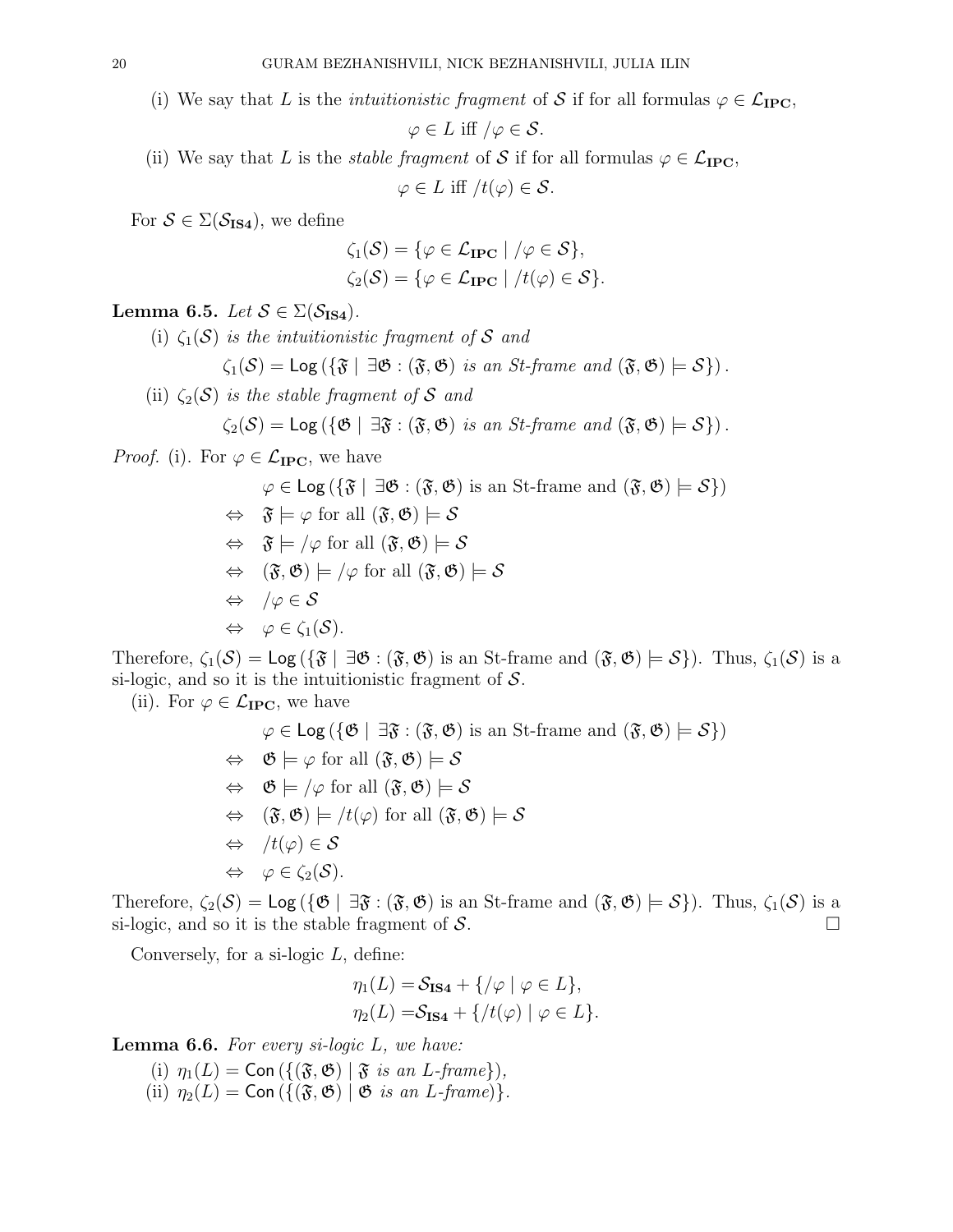*Proof.* We prove (ii), the proof of (i) is similar. For an St-frame  $(\mathfrak{F}, \mathfrak{G})$  we have  $\mathfrak{G} \models L$ iff  $(\mathfrak{F}, \mathfrak{G}) \models \{t(\varphi) \mid \varphi \in L\}$ , which happens iff  $(\mathfrak{F}, \mathfrak{G}) \models \{t(\varphi) \mid \varphi \in L\}$ . Thus,  $\eta_2(L) =$  $\text{Con}\left(\{\left(\mathfrak{F},\mathfrak{G}\right) \mid \mathfrak{G} \text{ is an } L\text{-frame}\}\right).$ 

**Lemma 6.7.** Let  $L$  be a si-logic.

(i)  $L = \zeta_1 \eta_1(L)$ , and  $\eta_1(L)$  is the least multi-conclusion consequence relation in  $\zeta_1^{-1}(L)$ . (ii)  $L = \zeta_2 \eta_2(L)$ , and  $\eta_2(L)$  is the least multi-conclusion consequence relation in  $\zeta_2^{-1}(L)$ .

*Proof.* (i). Let  $\varphi \in \mathcal{L}_{\text{IPC}}$ . Then  $\varphi \in L$  implies  $/\varphi \in \eta_1(L)$ , which implies  $\varphi \in \zeta_1 \eta_1(L)$ . Therefore,  $L \subseteq \rho_1 \eta_1(L)$ . If  $\varphi \notin L$ , then there is a rooted L-frame  $\mathfrak{F}$  such that  $\mathfrak{F} \not\models \varphi$ . Consider the St-frame  $(\mathfrak{F}, \mathfrak{F})$ , where  $\pi$  is the identity map. Then  $(\mathfrak{F}, \mathfrak{F}) \not\models / \varphi$ , and  $(\mathfrak{F}, \mathfrak{F}) \models$  $\eta_1(L)$  by Lemma 6.6(i). Therefore, by Lemma 6.5(i),  $\varphi \notin \zeta_1 \eta_1(L)$ . This shows that  $L =$  $\zeta_1\eta_1(L)$ . If  $\mathcal{S} \in \zeta_1^{-1}(L)$ , then for every  $\varphi \in \mathcal{L}_{\text{IPC}}$ , we have  $\varphi \in L$  iff  $/\varphi \in \mathcal{S}$ . Thus,  $\eta_1(L) \subseteq \mathcal{S}$ , and hence  $\eta_1(L)$  is the least element of  $\zeta_1^{-1}(L)$ .

(ii). Let  $\varphi \in \mathcal{L}_{\text{IPC}}$ . Then  $\varphi \in L$  implies  $/t(\varphi) \in \eta_2(L)$ , which implies  $\varphi \in \zeta_2 \eta_2(L)$ . Therefore,  $L \subseteq \zeta_2 \eta_2(L)$ . If  $\varphi \notin L$ , then there is a rooted L-frame  $\mathfrak{F}$  such that  $\mathfrak{F} \not\models \varphi$ . Then  $(\mathfrak{F}, \mathfrak{F}) \not\models /t(\varphi)$ , and  $(\mathfrak{F}, \mathfrak{F})$  is a  $\eta_2(L)$ -frame by Lemma 6.6(ii). Thus, by Lemma 6.5(ii),  $\varphi \notin \zeta_2\eta_2(L)$ . This shows that  $L = \zeta_2\eta_2(L)$ . If  $S \in \zeta_2^{-1}(L)$ , then for every  $\varphi \in \mathcal{L}_{\text{IPC}}$ , we have  $\varphi \in L$  iff  $/t(\varphi) \in S$ . Consequently,  $\eta_2(L) \subseteq S$ , and hence  $\eta_2(L)$  is the least element of  $\zeta_2^{-1}$  $(L).$ 

As follows from Lemma 6.7, for a si-logic L, both  $\zeta_1^{-1}(L)$  and  $\zeta_2^{-1}(L)$  have least elements, but they may not have largest elements. To see this we require the following lemma.

**Lemma 6.8.** Let  $(\mathfrak{F}, \mathfrak{G})$  be an St-frame. Then  $(\mathfrak{F}, \mathfrak{G}) \models \Box p \leftrightarrow p$  iff  $\pi$  is an isomorphism.

*Proof.* Let  $\mathfrak{F} = (X, \leq)$  and  $\mathfrak{G} = (Y, \leq)$ . First suppose that  $\pi$  is an isomorphism. Then it is clear that  $(\mathfrak{F},\mathfrak{G})\models \Box p \leftrightarrow p$ . Next suppose that  $\pi$  is not an isomorphism. Then there are  $x \nleq y$  with  $\pi(x) \leq \pi(y)$ . Let U be a clopen upset of  $\mathfrak{F}$ , with  $x \in U$  but  $y \notin U$ . Define a valuation v on  $(\mathfrak{F}, \mathfrak{G})$  with  $v(p) = U$ . Then  $x \models_v p$  but  $x \not\models_v \Box p$ . Thus,  $(\mathfrak{F}, \mathfrak{G}) \not\models \Box p \leftrightarrow p$ .  $\Box$ 

For  $\psi \in \mathcal{L}_{IS4}$ , let  $\psi^-$  be the formula obtained from  $\psi$  by deleting all occurrences of  $\Box$ Similarly to Lemmas 4.14 and 4.15, we can show that for every  $S \in \Sigma(\mathcal{S}_{\text{IS4}})$ , if  $/\square p \leftrightarrow p \in \mathcal{S}$ , then  $/\psi \in \mathcal{S}$  iff  $/\psi^- \in \mathcal{S}$ . From this we can infer that  $\eta_1(L) + / \square p \leftrightarrow p$  is maximal in both  $\zeta_1^{-1}(L)$  and  $\zeta_2^{-1}(L)$ . On the other hand, neither of  $\zeta_1^{-1}(L)$  and  $\zeta_2^{-1}(L)$  has to have a largest element, as the next example shows.

**Example 6.9.** Let  $\gamma$  abbreviate  $(p \to q) \lor (q \to p)$  and let  $S = \eta_1(BD_2) + /t(\gamma)$ . By Lemma 6.2, an St-frame  $(\mathfrak{F}, \mathfrak{G})$  is an S-frame iff  $\mathfrak{F}$  is a  $BD_2$ -frame and  $\mathfrak{G}$  is an LC-frame.

- (i) We show that  $\zeta_1(\mathcal{S}) = \mathbf{BD}_2$ . By Lemma 6.5(i),  $\mathbf{BD}_2 \subseteq \zeta_1(\mathcal{S})$ . Conversely, suppose  $\varphi \notin BD_2$ . Then there is a finite rooted  $BD_2$ -frame  $\mathfrak{F}$  refuting  $\varphi$ . Let  $n = |\mathfrak{F}|$  and let  $\mathfrak G$  be the *n*-chain. As we saw in the proof of Proposition 5.11(i),  $\mathfrak G$  is a stable image of  $\mathfrak{F}$ . Therefore,  $(\mathfrak{F}, \mathfrak{G})$  is an S-frame refuting  $\varphi$ . Thus,  $\zeta_1(\mathcal{S}) = \mathbf{BD}_2$ . On the other hand,  $S \nsubseteq \eta_1(BD_2) + |\Box p \leftrightarrow p$  because  $(\mathcal{P}, \mathcal{P})$  validates  $\eta_1(BD_2) + |\Box p \leftrightarrow p$  but refutes S. Consequently,  $\zeta_1^{-1}(\mathbf{BD}_2)$  does not have a largest element.
- (ii) We show that  $\zeta_2(\mathcal{S}) = \mathbf{LC}$ . By Lemma 6.5(ii),  $\mathbf{LC} \subset \zeta_2(\mathcal{S})$ . Conversely, suppose  $\varphi \notin LC$ . Then there is a finite chain  $\mathfrak{G}$  refuting  $\varphi$ . Let  $n = |\mathfrak{G}|$ . As follows from the proof of Proposition 5.11(i),  $\mathfrak G$  is a stable image of the  $(n-1)$ -fork  $\mathfrak F$ . Therefore,  $(\mathfrak{F}, \mathfrak{G})$  is an S-frame and  $(\mathfrak{F}, \mathfrak{G}) \not\models t(\varphi)$ . Thus,  $\varphi \notin \zeta_2(\mathcal{S})$ . On the other hand,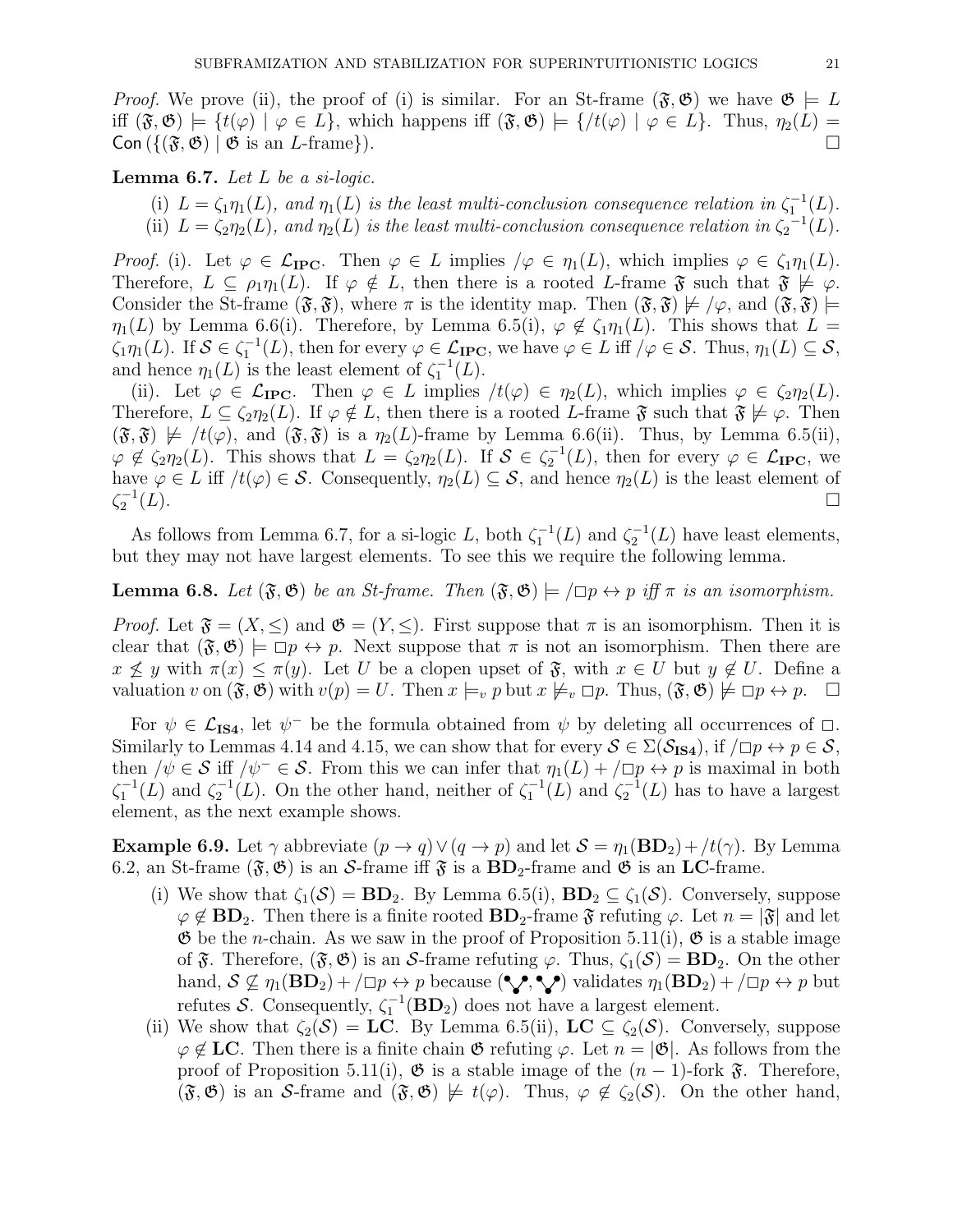$S \nsubseteq \eta_1(\mathbf{LC}) + \Box p \leftrightarrow p$  because  $\left( \cdot, \cdot \right)$  satisfies  $\eta_1(\mathbf{LC}) + (\Box p \leftrightarrow p$  but refutes S. Consequently,  $\zeta_2^{-1}(\mathbf{LC})$  does not have a largest element.

We will use the above correspondence between si-logics and  $\Sigma(\mathcal{S}_{IS4})$  to provide another characterization of stable logics.

**Theorem 6.10.** For a si-logic  $L$ , the following are equivalent.

- (i)  $L$  is a stable logic.
- (ii)  $\eta_2(L) \subseteq \eta_1(L)$ .
- (iii)  $\eta_2(L) + {\gamma \varphi \mid \varphi \in L} = \eta_1(L)$ .
- (iv)  $\zeta_2 \eta_1(L) = L$ .
- (v) For every  $\varphi \in \mathcal{L}_{\text{IPC}}$ , from  $\varphi \in \eta_1(L)$  it follows that  $\varphi \upharpoonright \eta_1(L)$ .

*Proof.* (i)⇒(ii). Suppose that  $(\mathfrak{F}, \mathfrak{G}) \models \eta_1(L)$ . By Lemma 6.6(i),  $\mathfrak{F} \models L$ . Since L is a stable logic,  $\mathfrak{G} \models L$ . Therefore, by Lemma 6.6(ii),  $(\mathfrak{F}, \mathfrak{G}) \models \eta_2(L)$ . Thus,  $\eta_2(L) \subseteq \eta_1(L)$ .

 $(ii) \Rightarrow (iii)$ . This is obvious.

(iii)⇒(iv): By Lemmas 6.7(ii) and 6.5(ii),  $L = \zeta_2 \eta_2(L) = \text{Log}(\{\mathfrak{G} \mid (\mathfrak{F}, \mathfrak{G}) \models \eta_2(L)\})$  and  $\zeta_2\eta_1(L) = \text{Log}(\{\mathfrak{G} \mid (\mathfrak{F}, \mathfrak{G}) \models \eta_1(L)\})$ . Therefore, it is sufficient to show that  $\{\mathfrak{G} \mid (\mathfrak{F}, \mathfrak{G}) \models$  $\eta_2(L)$ } = { $\mathfrak{G} \mid (\mathfrak{F}, \mathfrak{G}) \models \eta_1(L)$ }. The inclusion  $\supseteq$  is immediate from (iii). For the reverse inclusion, suppose that  $(\mathfrak{F},\mathfrak{G}) \models \eta_2(L)$ . By Lemma 6.6(ii),  $\mathfrak{G} \models L$ , so  $(\mathfrak{G},\mathfrak{G}) \models \eta_1(L)$  by Lemma 6.6(i). Thus,  $\mathfrak{G} \in {\mathfrak{G} \mid (\mathfrak{F}, \mathfrak{G}) \models \eta_1(L)}.$ 

(iv)⇒(v). Suppose that there is  $\varphi \in \mathcal{L}_{\text{IPC}}$  such that  $/\varphi \in \eta_1(L)$  but  $/t(\varphi) \notin \eta_1(L)$ . Then there is an St-frame  $(\mathfrak{F}, \mathfrak{G})$  with  $(\mathfrak{F}, \mathfrak{G}) \models \eta_1(L)$  and  $(\mathfrak{F}, \mathfrak{G}) \not\models t(\varphi)$ . By Lemma 6.5(ii),  $(\mathfrak{F}, \mathfrak{G}) \models \eta_1(L)$  implies  $\mathfrak{G} \models \zeta_2 \eta_1(L) = L$ . Also,  $(\mathfrak{F}, \mathfrak{G}) \not\models t(\varphi)$  implies  $\mathfrak{G} \not\models \varphi$ . Therefore,  $\varphi \notin L$ , contradicting  $/\varphi \in \eta_1(L)$ .

(v)⇒(i). Suppose that  $\mathfrak F$  is a rooted L-frame and  $\mathfrak G$  is a stable image of  $\mathfrak F$ . Then  $(\mathfrak F, \mathfrak G)$  is an St-frame, and by Lemma 6.6(i),  $(\mathfrak{F}, \mathfrak{G}) \models \eta_1(L)$ . By  $(v)$ ,  $(\mathfrak{F}, \mathfrak{G}) \models t(\varphi)$  for each  $\varphi \in \mathcal{L}_{\text{IPC}}$ such that  $/\varphi \in \eta_1(L)$ . Therefore,  $(\mathfrak{F}, \mathfrak{G}) \models t(\varphi)$  for each  $\varphi \in L$ . Thus,  $\mathfrak{G} \models L$ , and we conclude that L is a stable logic.  $\Box$ 

**Theorem 6.11.** Let L be a si-logic. Then  $\textsf{Stab}_{\downarrow}(L) = \zeta_2 \eta_1(L)$ .

*Proof.* By Lemma 6.5(ii),

 $\zeta_2 \eta_1(L) = \text{Log}(\{\mathfrak{G} \mid \exists \mathfrak{F} : (\mathfrak{F}, \mathfrak{G}) \text{ is an St-frame and } \mathfrak{F} \models L\}).$ 

Let

 $= {\mathfrak{G}} | \exists \mathfrak{F} : (\mathfrak{F}, \mathfrak{G})$  is an St-frame and  $\mathfrak{F} \models L$ ,  $K' = {\mathfrak{G} \mid \mathfrak{G} \text{ is a stable image of a rooted } L\text{-frame }\mathfrak{F}}.$ 

By Proposition 5.7(i),  $\mathsf{Stab}_\downarrow(L) = \mathsf{Log}(K')$ . Clearly  $K \subseteq K'$ , so  $\mathsf{Stab}_\downarrow(L) = \mathsf{Log}(K') \subseteq$  $\mathsf{Log}(K) = \zeta_2 \eta_1(L)$ . Suppose that  $\varphi \notin \mathsf{Stab}_\downarrow(L)$ . Then there is  $\mathfrak{G} \in K'$  refuting  $\varphi$ . Therefore, there is an L-frame  $\mathfrak F$  such that  $\mathfrak G$  is a stable image  $\mathfrak F$ . Applying [5, Lem. 3.6] yields a finite stable image  $\mathfrak{G}'$  of  $\mathfrak{G}$  refuting  $\varphi$ . Since  $\mathfrak{G}'$  is finite,  $(\mathfrak{F}, \mathfrak{G}')$  is an St-frame (because the topological condition of Definition 6.1 trivializes), so  $\mathfrak{G} \in K$ . Thus,  $\varphi \notin \zeta_2 \eta_1(L)$ .

### Remark 6.12.

(i) Let L be a si-logic and  $\varphi \in \mathcal{L}_{\text{IPC}}$ . By Theorem 6.11,  $\varphi \in \text{Stab}_{\downarrow}(L)$  iff  $t(\varphi) \in$  $\mathcal{S}_{\mathbf{IS4}} + {\mathcal{S}_{\varphi} \mid \varphi \in L}.$  In particular, if  $\mathcal{S}_{\mathbf{IS4}} + {\mathcal{S}_{\varphi} \mid \varphi \in L}$  is decidable, then so is  $\mathsf{Stab}_\downarrow(L)$ .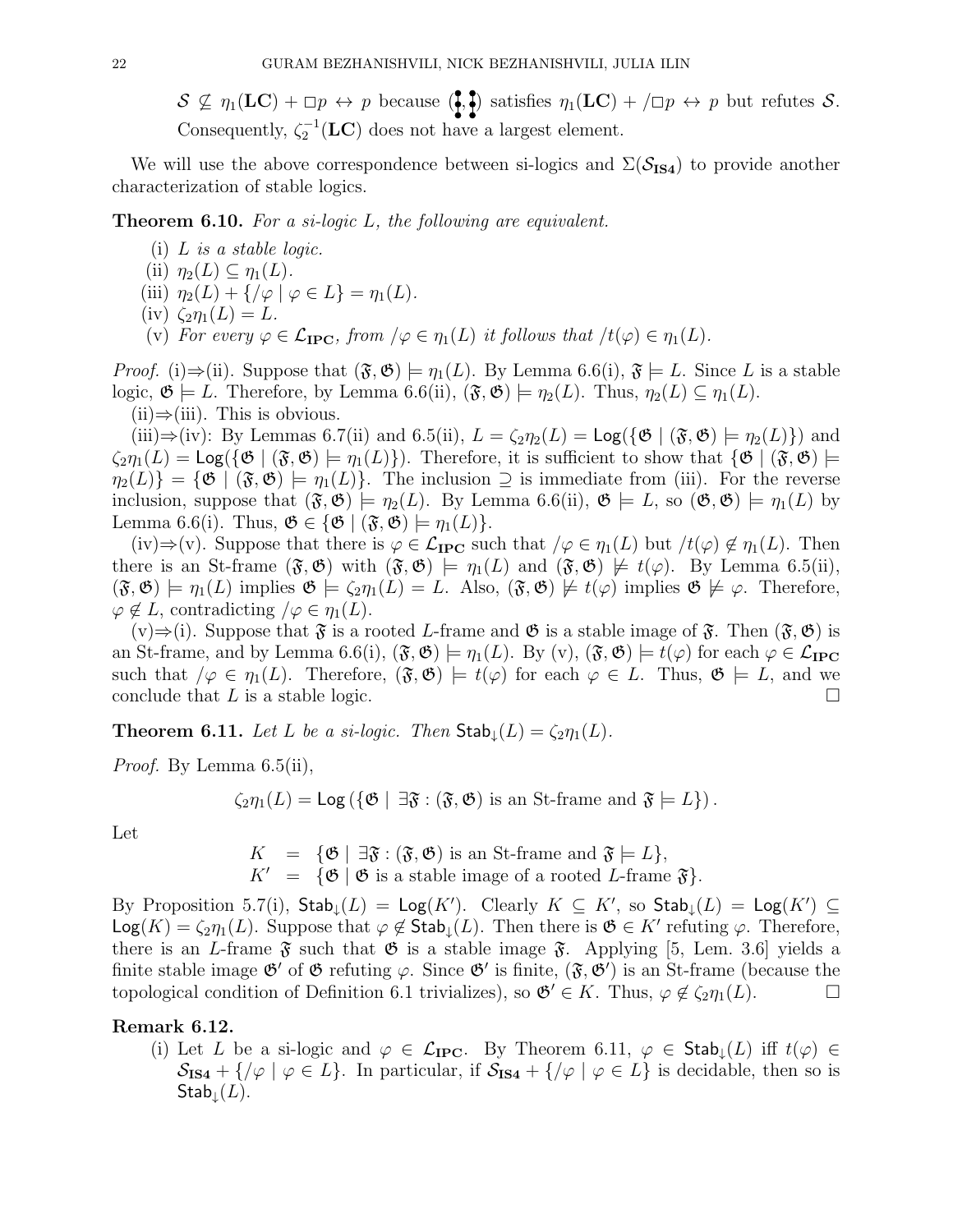- 
- (ii) In contrast to Theorem 6.11, if L is consistent, then  $\zeta_1 \eta_2(L) = \text{IPC}$ . Indeed, suppose  $\mathfrak{F}$  is a nonempty Esakia frame. Let  $\mathfrak{G}$  be the one-point frame. Then  $(\mathfrak{F}, \mathfrak{G})$  is an St-frame. Since L is consistent,  $\mathfrak{G}$  is an L-frame, so  $(\mathfrak{F}, \mathfrak{G}) \models \eta_2(L)$  by Lemma 6.6(ii), and hence  $\mathfrak{F} \models \zeta_1 \eta_2(L)$  by Lemma 6.5(i). Thus,  $\zeta_1 \eta_2(L) = \text{IPC}$ .

**Remark 6.13.** We recall [8] that a stable map  $f : \mathfrak{F} \to \mathfrak{G}$  between Esakia frames is *cofinal* stable provided max  $\uparrow f(x) = f(\max \uparrow x)$ , where max U is the set of maximal points of U. A si-logic L is *cofinal stable* provided its rooted frames are closed under cofinal stable images (that is, if  $\mathfrak{F}$  is an L-frame, then so is every cofinal stable image of  $\mathfrak{F}$ ). It follows from  $[8]$  that cofinal stable images of an Esakia frame  $\mathfrak F$  correspond to pseudocomplemented sublattices (that is, bounded sublattices preserving  $\neg$ ) of the dual Heyting algebra A of  $\mathfrak{F}$ . Since being a pseudocomplemented sublattice is expressed by adding  $\Box \neg \Box p \leftrightarrow \neg \Box p$  to  $\mathcal{S}_{\text{IS4}}$ , the correspondence between stable logics and the multi-conclusion consequence relations extending  $S_{IS4}$  discussed in this section extends to the correspondence between cofinal stable logics and the multi-conclusion consequence relations extending  $S_{IS4} + / \square \neg \square p \leftrightarrow \neg \square p$ .

### Acknowledgements

We are thankful to David Gabelaia and Mamuka Jibladze of the Razmadze Mathematical Institute of the Tbilisi State University for fruitful discussions. We acknowledge funding from the European Union Horizon 2020 Grant No 689176.

#### **REFERENCES**

- [1] J. van Benthem. Exploring logical dynamics. Studies in Logic, Language and Information. CSLI Publications, Stanford, CA; FoLLI: European Association for Logic, Language and Information, Amsterdam, 1996.
- [2] G. Bezhanishvili. Varieties of monadic Heyting algebras. I. Studia Logica, 61(3):367–402, 1998.
- [3] G. Bezhanishvili. Varieties of monadic Heyting algebras. II. Duality theory. Studia Logica, 62(1):21–48, 1999.
- [4] G. Bezhanishvili, editor. Leo Esakia on duality in modal and intuitionistic logics, volume 4 of Outstanding Contributions to Logic. Springer, Dordrecht, 2014.
- [5] G. Bezhanishvili and N. Bezhanishvili. Locally finite reducts of Heyting algebras and canonical formulas. Notre Dame J. Form. Log., 2016, to appear.
- [6] G. Bezhanishvili, N. Bezhanishvili, and D. de Jongh. The Kuznetsov-Gerčiu and Rieger-Nishimura logics. The boundaries of the finite model property. Logic Log. Philos., 17(1-2):73-110, 2008.
- [7] G. Bezhanishvili, N. Bezhanishvili, and R. Iemhoff. Stable canonical rules. *J. Symbolic Logic*, 81(1):284– 315, 2016.
- [8] G. Bezhanishvili, N. Bezhanishvili, and J. Ilin. Cofinal stable logics. Studia Logica, DOI: 10.1007/s11225- 016-9677-9, 2016.
- [9] G. Bezhanishvili and S. Ghilardi. An algebraic approach to subframe logics. Intuitionistic case. Ann. Pure Appl. Logic, 147(1-2):84–100, 2007.
- [10] G. Bezhanishvili and W. H. Holliday. Locales, nuclei, and Dragalin frames. In Lev Beklemishev, Stéphane Demri, and András Máté, editors, Advances in Modal Logic, volume 11, pages 177–196. College Publications, London, 2016.
- [11] A. Chagrov and M. Zakharyaschev. Modal logic. Oxford University Press, 1997.
- [12] J. van Eijck. Dynamic epistemic logics. In Johan van Benthem on logic and information dynamics, volume 5 of Outstanding Contributions to Logic, pages 175–202. Springer, Cham, 2014.
- [13] M. Fairtlough and M. Mendler. Propositional lax logic. Inform. and Comput., 137(1):1–33, 1997.
- [14] K. Fine. Logics containing K4. II. J. Symbolic Logic, 50(3):619–651, 1985.
- [15] D. M. Gabbay and D. H. J. de Jongh. A sequence of decidable finitely axiomatizable intermediate logics with the disjunction property. J. Symbolic Logic, 39(1):67–78, 1974.